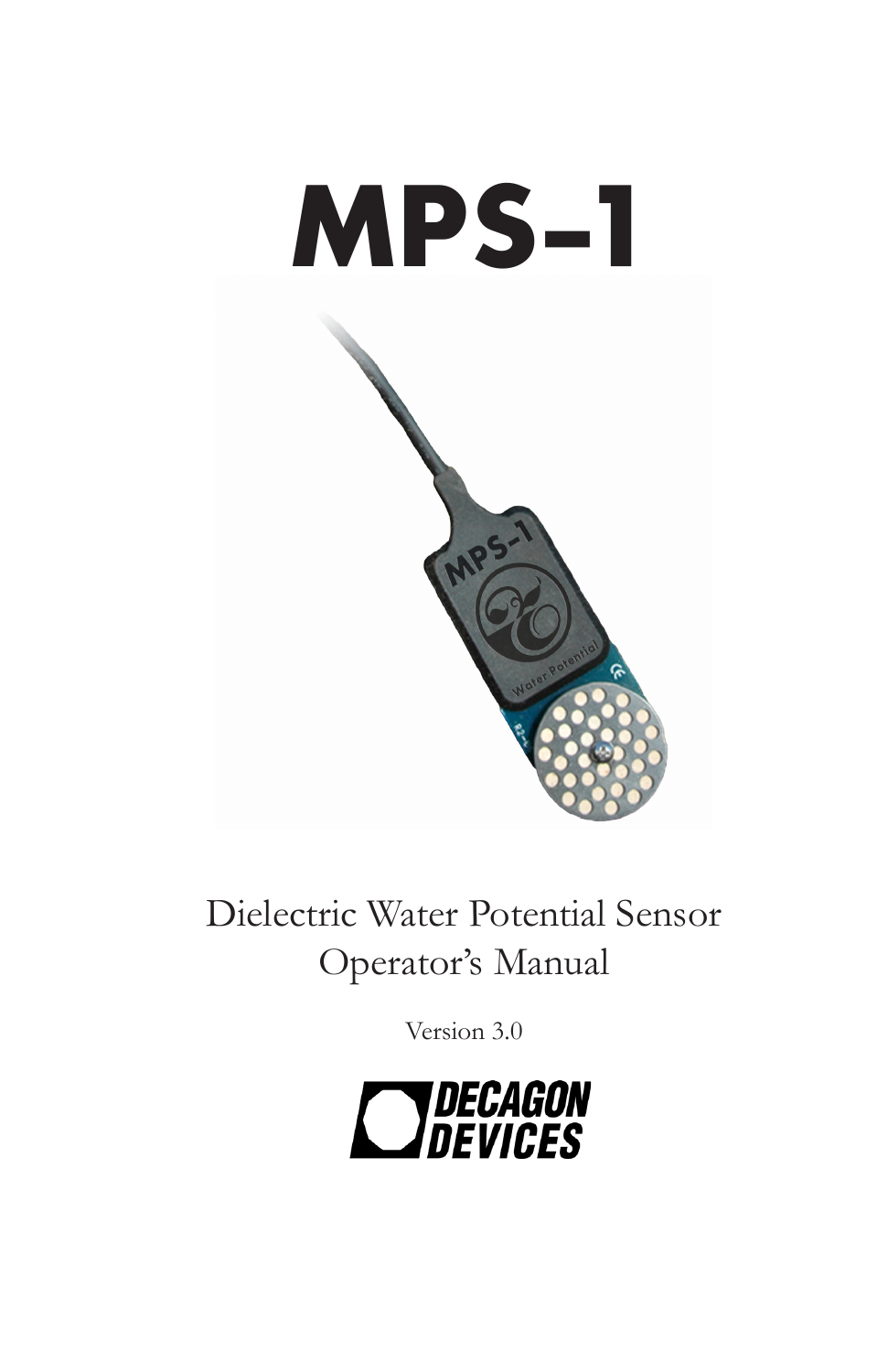#### **Decagon Devices, Inc.**

2365 NE Hopkins Court Pullman, WA 99163 Tel: (509) 332-2756 Fax: (509) 332-5158 www.decagon.com

Copyright ©2008-2009 Decagon Devices, Inc. All Rights Reserved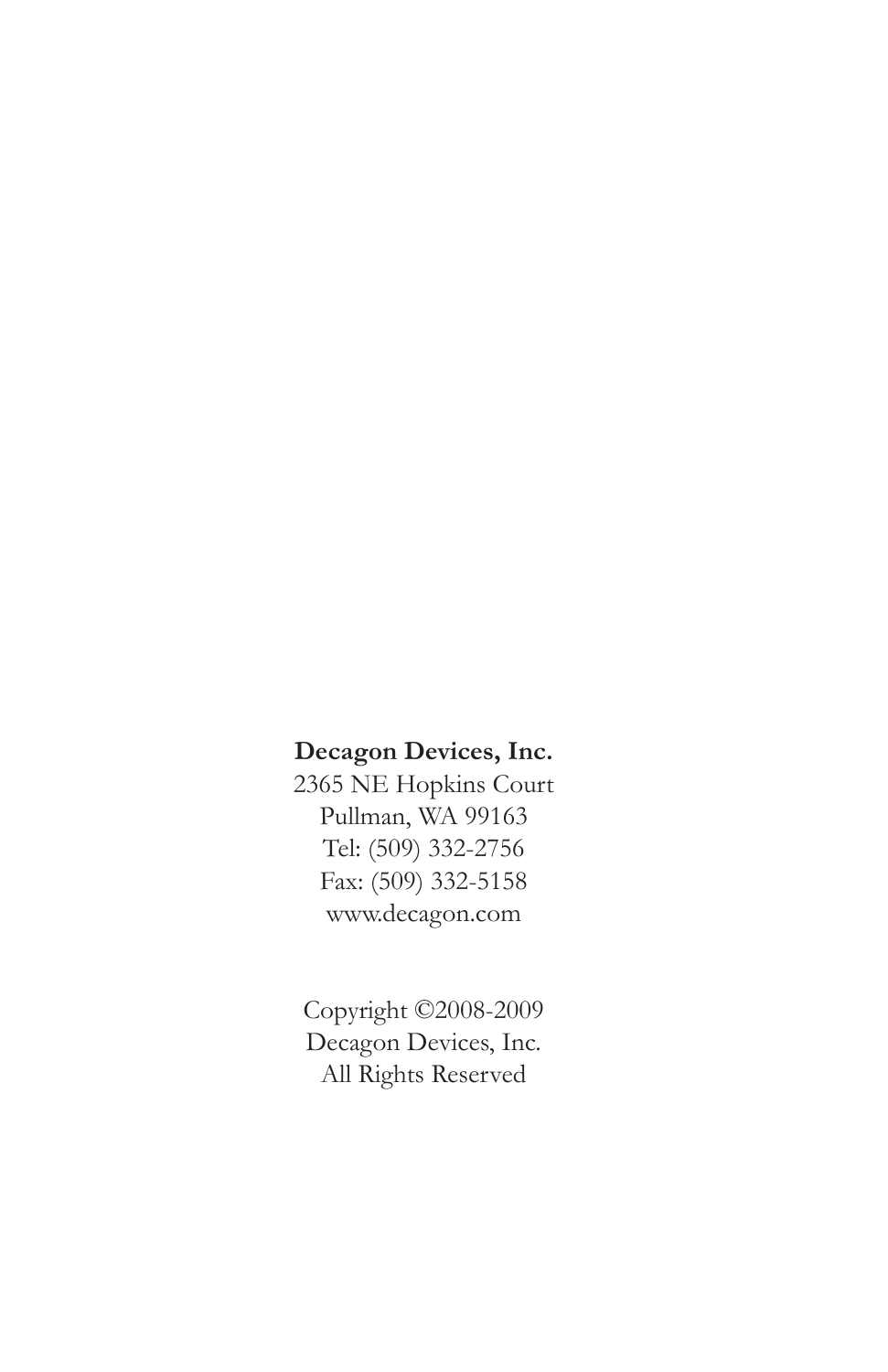# **Contents**

| 4. Installing the Sensors  8 |  |
|------------------------------|--|
|                              |  |
|                              |  |
|                              |  |
|                              |  |
| 7. Handling and Care 14      |  |
|                              |  |
| 8. Sample Programs17         |  |
|                              |  |
|                              |  |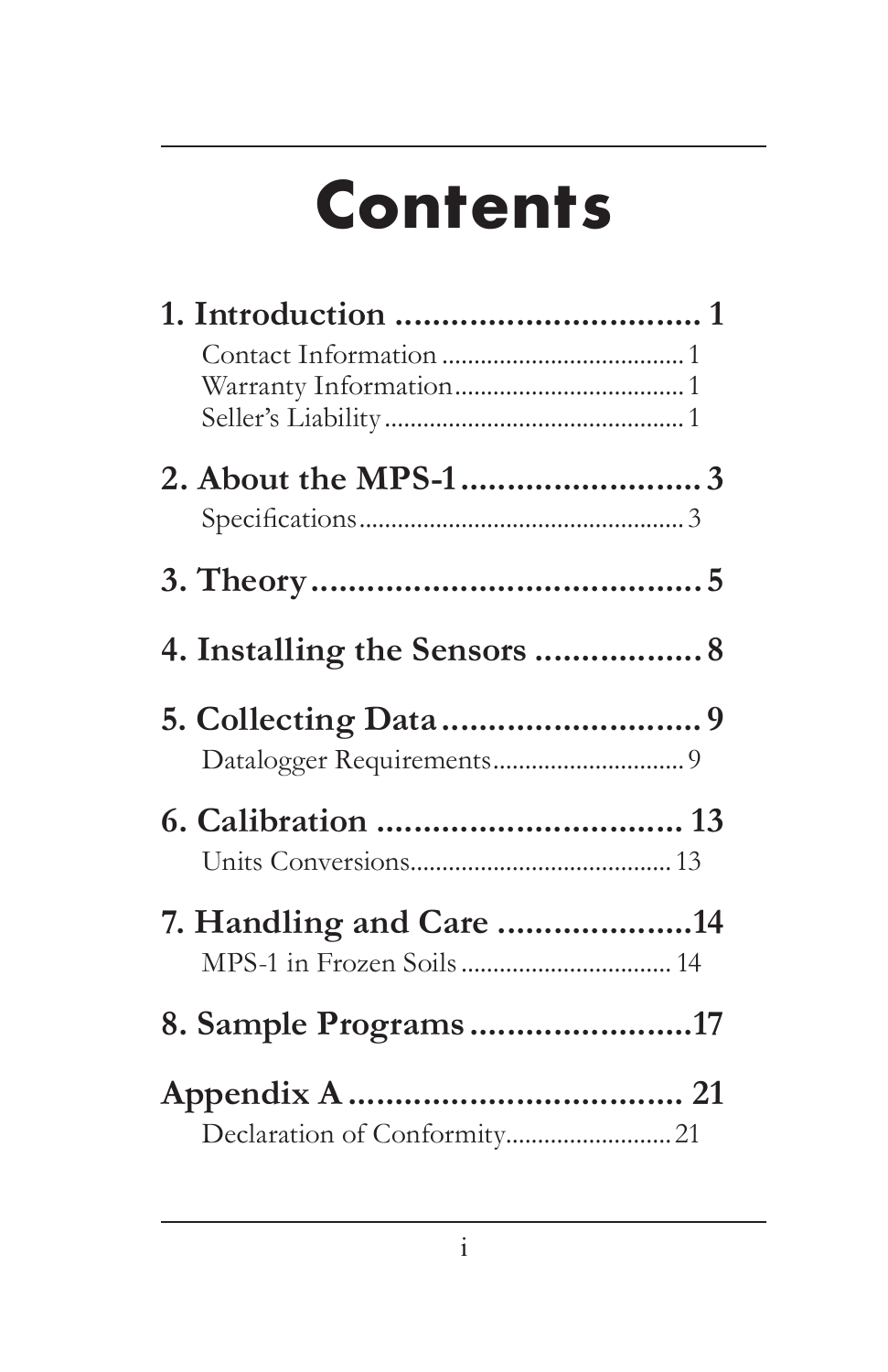## <span id="page-3-0"></span>**1. Introduction**

Thank you for choosing the Dielectric Water Potential Sensor, model MPS-1 for measuring soil water potential. This manual is designed to help you understand the sensor's features, and how to use this device successfully.

In the engineering community, the term soil suction is commonly used instead of soil water potential. Soil water potential is simply the negative of soil suction and will be used throughout the remainder of this manual.

### **Contact Information**

To contact Decagon for customer support or questions:

**E-mail**: support@decagon.com sales@decagon.com

**Fax**: (509) 332-5158

#### **Telephone**:

1-800-755-2751 (USA and Canada Only) 1-509-332-2756 International

Our Customer Support and Sales Representatives are available Monday thru Friday, 8am-5pm Pacific Time.

*NOTE: With any correspondence please include your name, contact information, instrument serial number(s), and a description of your problem or question.*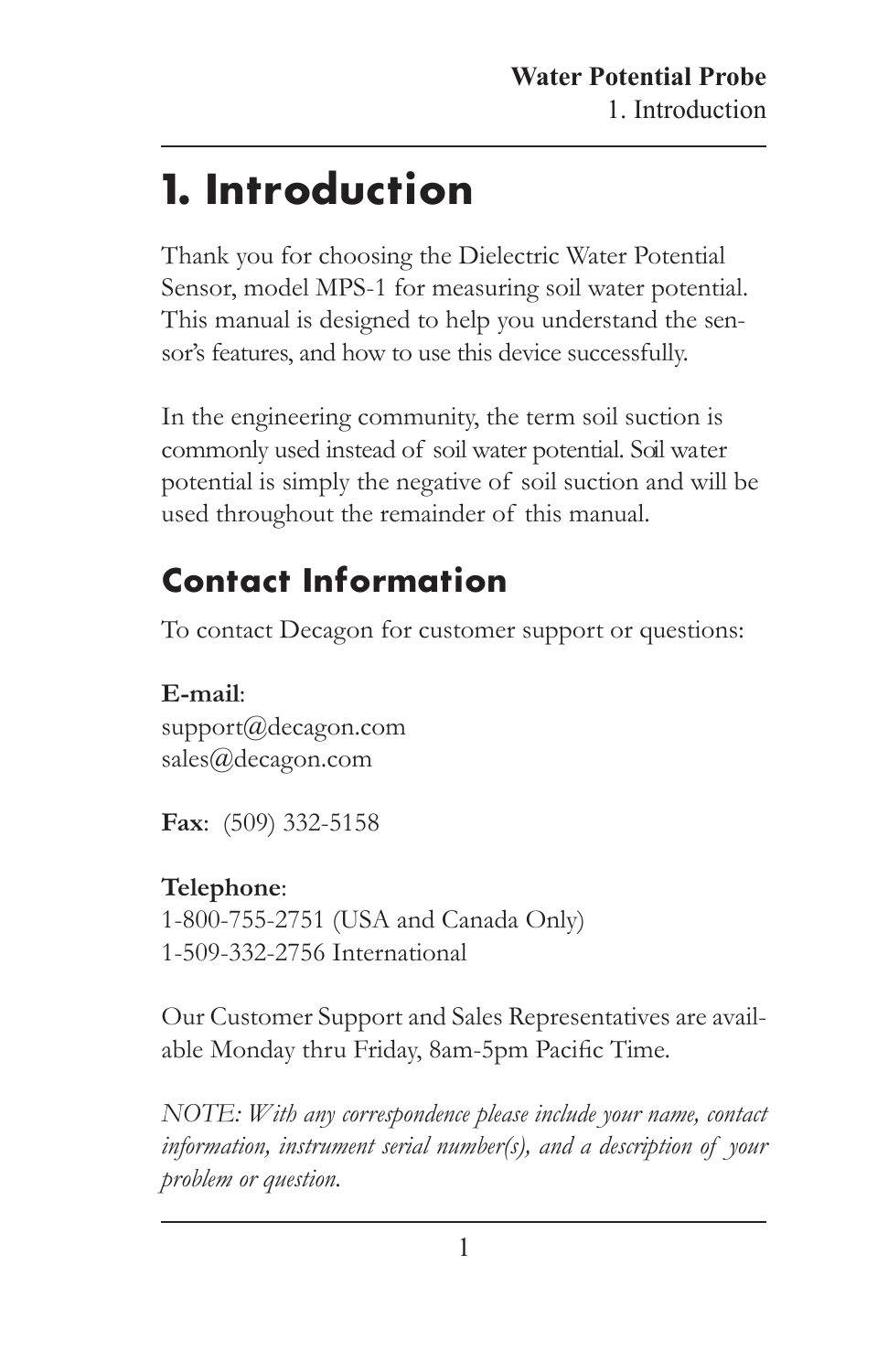### **Warranty Information**

The Dielectric Water Potential Sensor has a 30-day satisfaction guarantee and a one-year warranty.

### **Seller's Liability**

Seller warrants new equipment of its own manufacture against defective workmanship and materials for a period of one year from date of receipt of equipment (the results of ordinary wear and tear, neglect, misuse, accident and excessive deterioration due to corrosion from any cause are not to be considered a defect); but Seller's liability for defective parts shall in no event exceed the furnishing of replacement parts F.O.B. the factory where originally manufactured. Material and equipment covered hereby which is not manufactured by Seller shall be covered only by the warranty of its manufacturer. Seller shall not be liable to Buyer for loss, damage or injuries to persons (including death), or to property or things of whatsoever kind (including, but not without limitation, loss of anticipated profits), occasioned by or arising out of the installation, operation, use, misuse, nonuse, repair, or replacement of said material and equipment, or out of the use of any method or process for which the same may be employed. The use of this equipment constitutes Buyer's acceptance of the terms set forth in this warranty. There are no understandings, representations, or warranties of any kind, express, implied, statutory or otherwise (including, but without limitation, the implied warranties of merchantability and fitness for a particular purpose), not expressly set forth herein.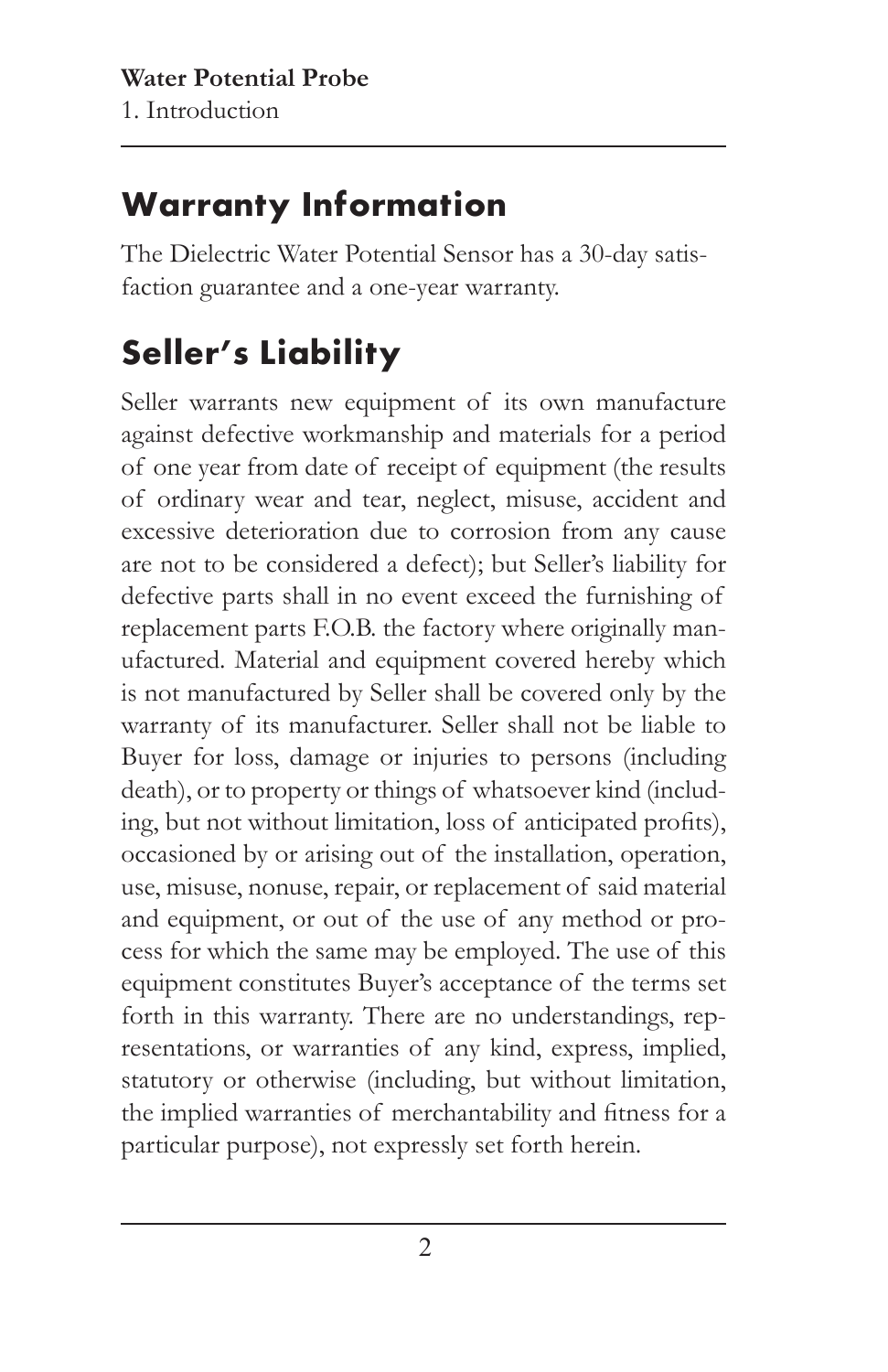## <span id="page-5-0"></span>**2. About the MPS-1**

The MPS-1 measures the water potential of soil and other porous materials. The MPS-1 has a low power requirement which makes it an ideal sensor for permanent burial in the soil and continuous reading with a datalogger or periodic reading with a handheld reader.

### **Specifications**

**Range:** -10 to -500 kPa (pF 2 to pF 3.71)

**Accuracy**: ±40% of reading if no user calibration is performed

**Resolution**: 1 kPa from -10 to -100 kPa 4 kPa from -100 to -500 kPa

**Measurement Time**: 10 ms (milliseconds)

**Power requirements:** 2 to 5 V DC @ 25 mA

**Output**: 500 to 1000 mV DC independent of excitation voltage

**Operating Temperature**:  $0^{\circ}$ C to +50 <sup>o</sup>C

**Survival Temperature**: -40 °C 50 °C

**Sensor Dimensions**: 75 mm x 32 mm x 15mm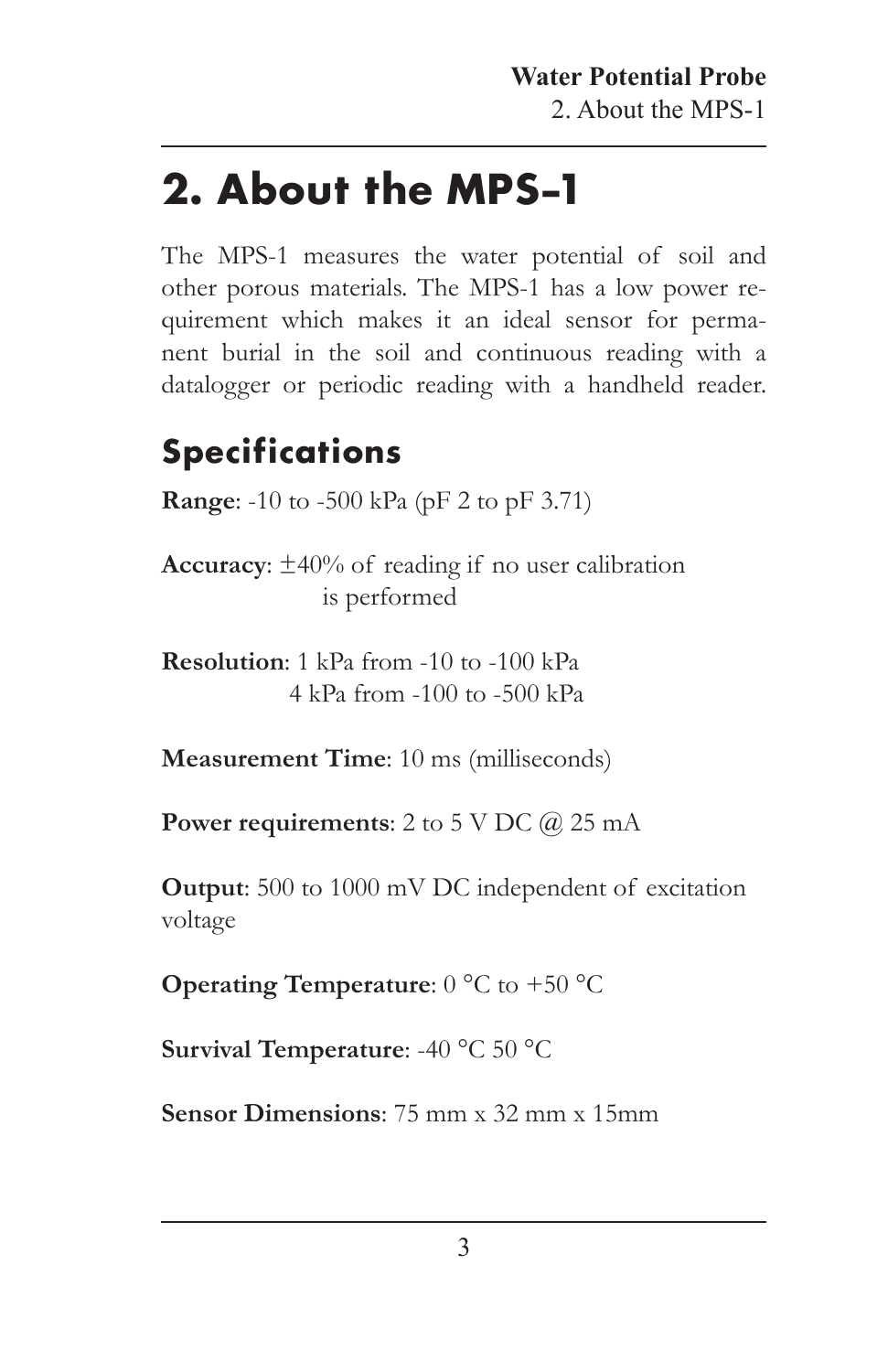<span id="page-6-0"></span>2. About the MPS-1

**Connector types**: 3.5 mm "stereo" plug or stripped and tinned lead wires (3)

**Cable length**: Standard cable length is 5 m. Extension cables and custom cable lengths available upon request, up to a maximum length of 15 m.

#### **Datalogger Compatibility: (not exclusive)**

Decagon: Em50, Em50R (firmware version 1.14) Campbell Scientific: CR10X, 21X, 23X, CR1000, CR3000, Etc.

Other: Any data acquisition system capable of switched 2 to 5 V excitation and single ended voltage measurement at 12 bit or better resolution

#### **Software Compatibility:**

ECH2O Utility 1.09 or later ECH2O Utility Mobile 1.17 or later ECH2O Data Trac 2.77 or later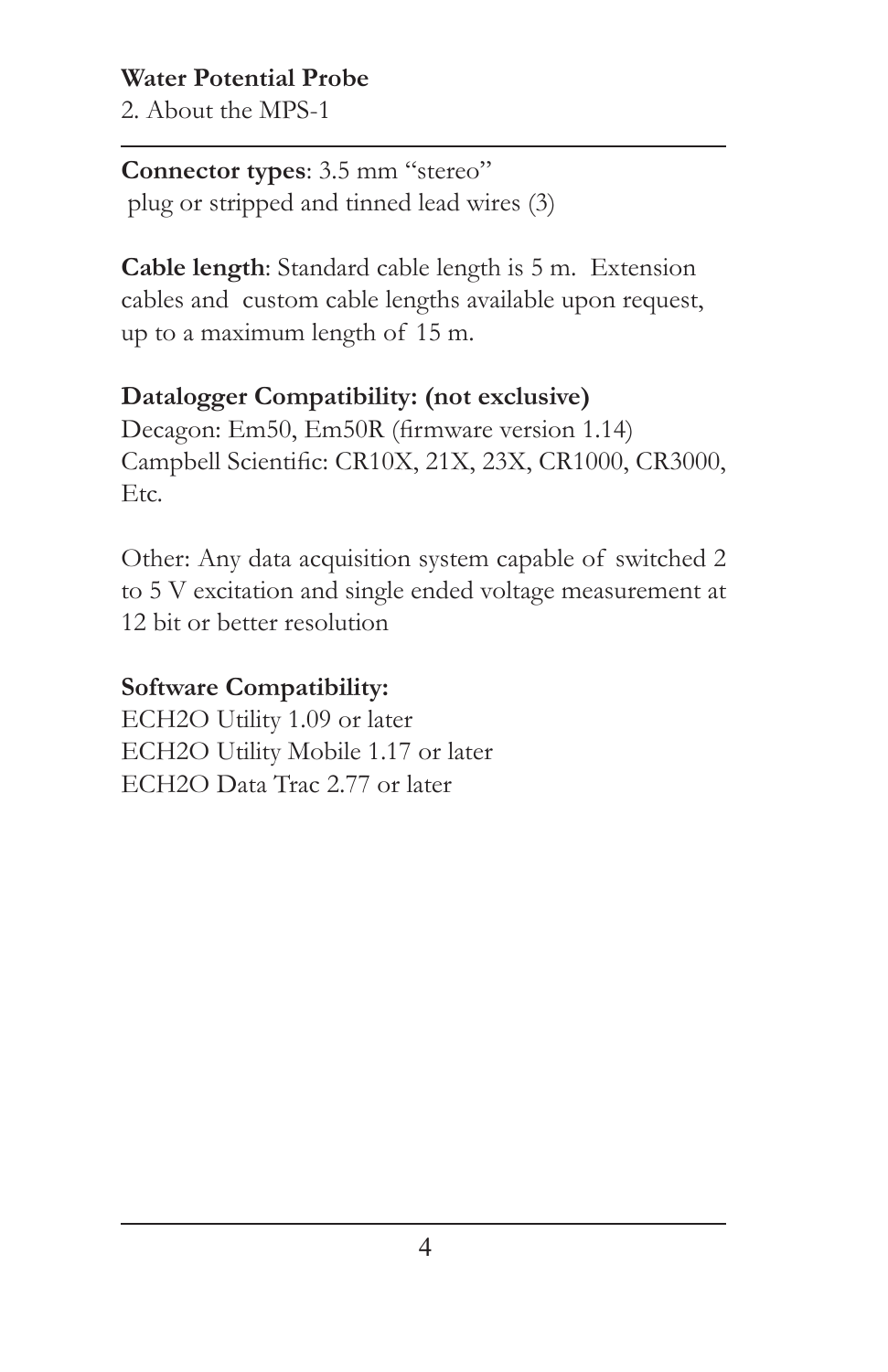## <span id="page-7-0"></span>**3. Theory**

There are two basic parameters that describe the state of water in soil: one is soil water content, or the amount of water per unit of soil, and the other is soil water potential, or the energy state of water in the soil. Although water content is useful when trying to describe the water balance of a soil, i.e. how much water is moving in, out, or being stored, water potential is often preferred over water content because it shows how water will move in a soil or from the soil to the plant. In addition, water potential can be used to determine plant availability of water, determine soil stress, and simply schedule irrigation, among other things.

All soil water potential measurement techniques measure the potential energy of water in equilibrium with water in the soil. The Second Law of Thermodynamics states that connected systems with differing energy levels will move toward an equilibrium energy level. Thus, if an object comes into hydraulic contact with the soil, the water potential of the object will come into equilibrium with the soil water potential. Examples of instruments that make use of this principal are tensiometers, which measure the potential energy of a liquid water reservoir in equilibrium with the soil water (liquid equilibration), and psychrom-eters/dew point hygrometers, which measure the potential energy of water vapor in equilibrium with the soil water (vapor equilibration).

Another category of water potential sensors use a solid matrix equilibration technique to measure the water poten-

5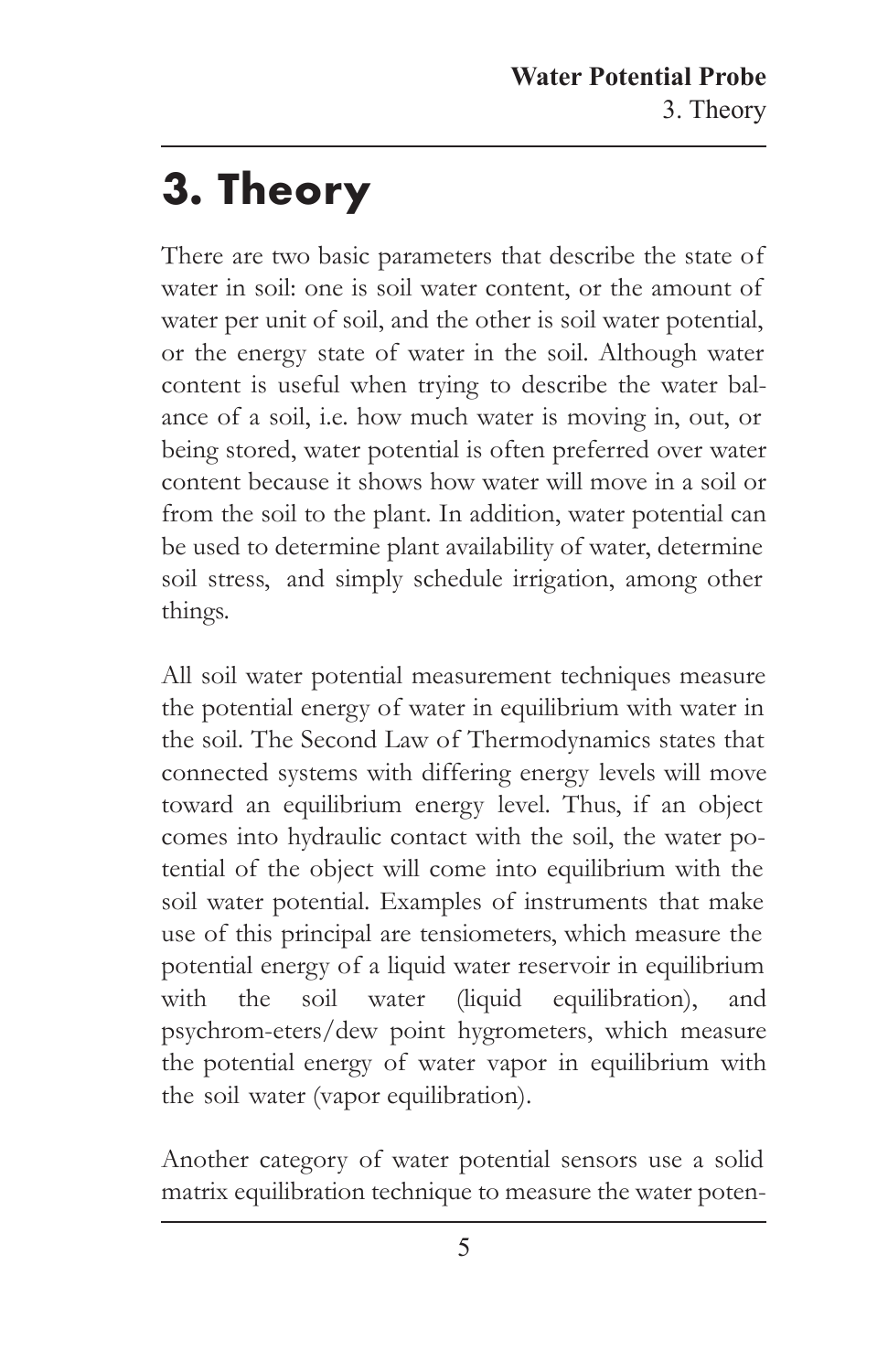<span id="page-8-0"></span>3. Theory

tial of the soil. This technique introduces a known material with a static matrix of pores into the soil and allows it to come into hydraulic equilibrium according to the Second Law of Thermodynamics noted above. Because the two are in equilibrium, measuring the water potential of the material will give the water potential of the soil. Historically, instruments have measured the thermal conductivity or electrical conductivity of the solid matrix to determine its water potential with varying degrees of success.

The MPS-1 uses the same principle, but instead measures the dielectric permittivity of a solid matrix - porous ceramic disks - to determine its water potential. The dielectric permittivity of air, the solid ceramic, and water are 1, 5, and 80 respectively. So, the dielectric permittivity of the porous ceramic disks is highly dependent on the amount of water that is present in the pore spaces of the ceramic. Thus, by measuring the dielectric permittivity of the ceramic disks, a wide range of water contents can be resolved.

Water content and water potential are related by a relationship unique to a given material. The ceramic used with the MPS-1 has a wide pore size distribution and is consistent between disks. So, if the water content of the ceramic is measured accurately, along with a measurement of actual water potential, then a calibration curve is generated that will give a standard calibration for the MPS-1 in terms of water potential. This calibration is not dependent on the type of soil into which the MPS-1 is installed.

The total soil water potential  $(\Psi_t)$  is made up of four water potential components: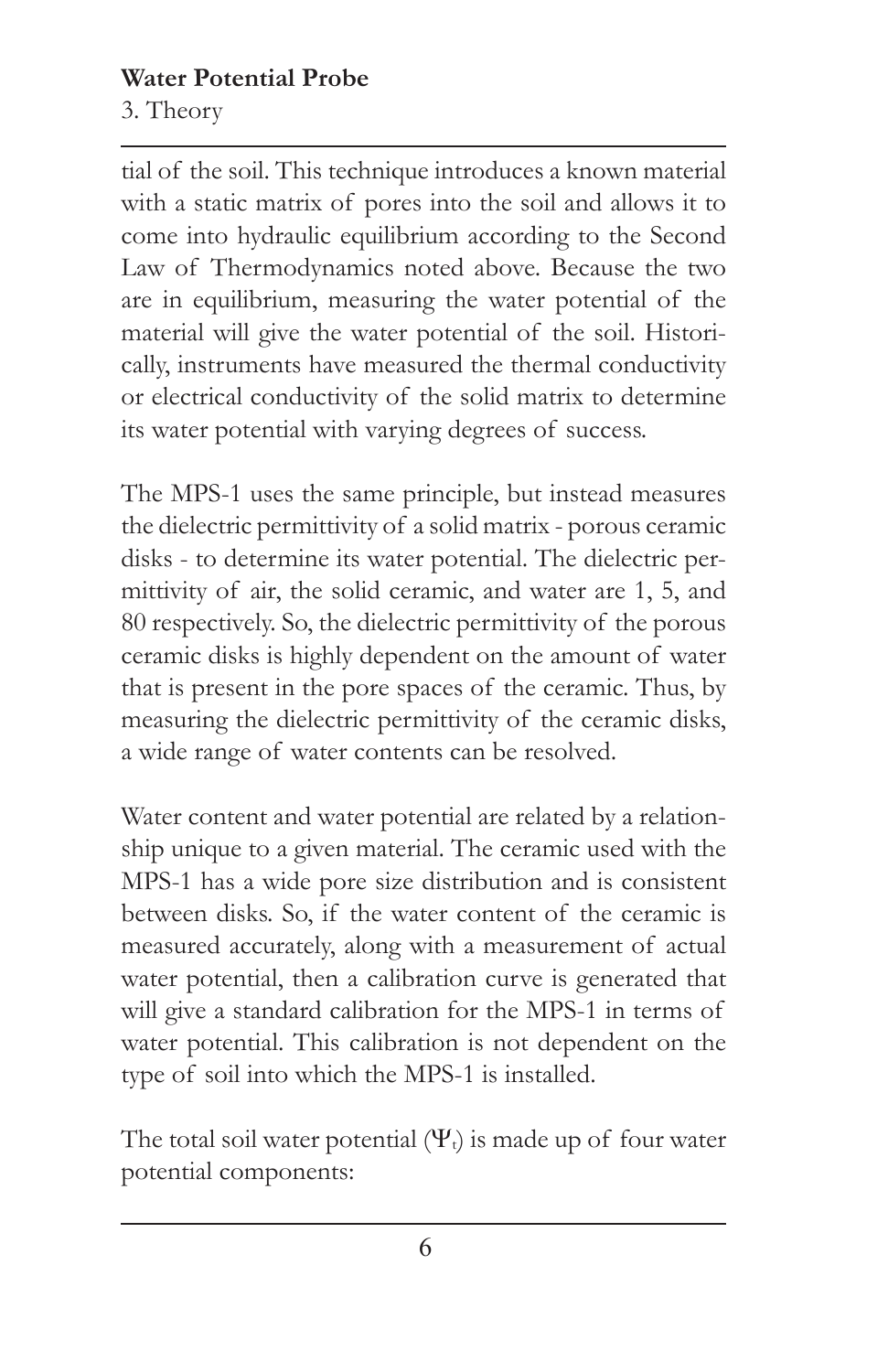$\Psi_t = \Psi_p + \Psi_g + \Psi_o + \Psi_m$ 

where the subscripts p, g, o, and m are pressure, gravitational, osmotic, and matric respectively. Of these four components, only  $\Psi_0$  and  $\Psi_m$  are important and often measured in soil.  $\Psi_0$  arises from dissolved salts in the soil, and only becomes important if a semi permeable barrier is present that prevents ionic movement (e.g. plant roots, cell membranes).  $\Psi_{\rm m}$  arises from the attraction of water to the soil particles, and is the most important component of water potential in all but the most salt affected soils. The MPS-1 only measures the matric potential of the soil  $(\Psi_m)$ . In highly salt affected soils, it may be necessary to quantify Yo independently if measures of soil water potential relating to biological activity are being conducted.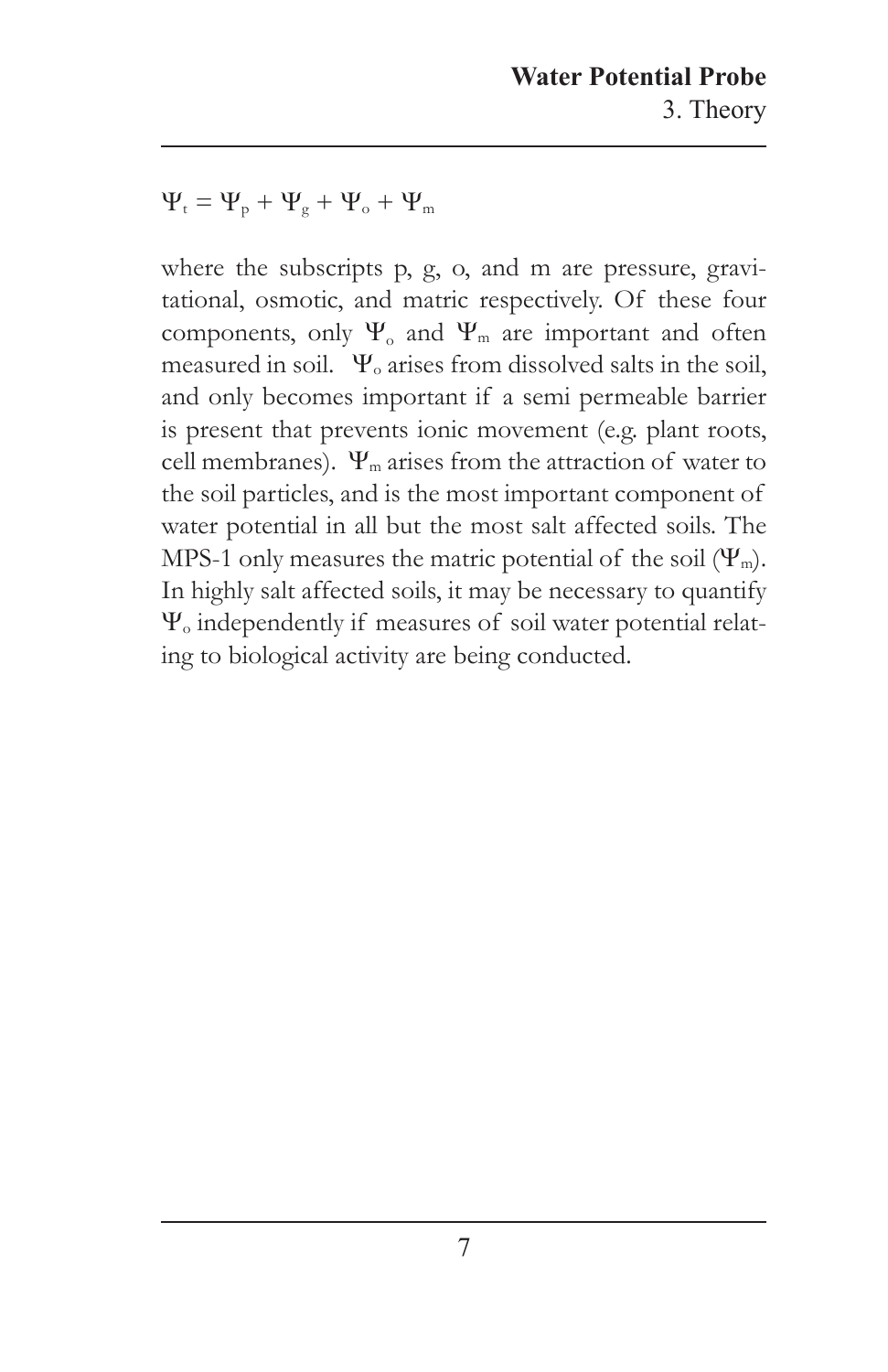## <span id="page-10-0"></span>**4. Installing the Sensors**

Because it measures water potential, the MPS-1 is not as sensitive to air gaps or soil disturbance as water content sensors. It does, however, need good hydraulic contact with the surrounding soil. The preferred method for installing the sensor is to take some native soil, wet it, and pack it in a ball around the entire MPS-1, making sure that the moist soil is in contact will all surfaces of the ceramic. The sensor and moist soil are then packed into the soil at the desired depth.

In sandy soils, the soil may not adhere to the sensor even when wet. In this case the sensor can be packed into soil at the bottom of a hole dug to the desired installation depth. Again, care should be taken to pack the sandy soil around the sensor with good contact to all ceramic surfaces.

After installing the sensor and moist soil, the hole that was excavated to bury the sensor at depth should be back-filled with care taken to re-pack the soil back to its native bulk density. It is best to leave at least six inches of sensor cable beneath the soil before bringing the cable to the surface. The cable should never be bent in a tight radius as it leaves the sensor body. At least four inches of cable should exit the sensor body in a straight line before bending the cable.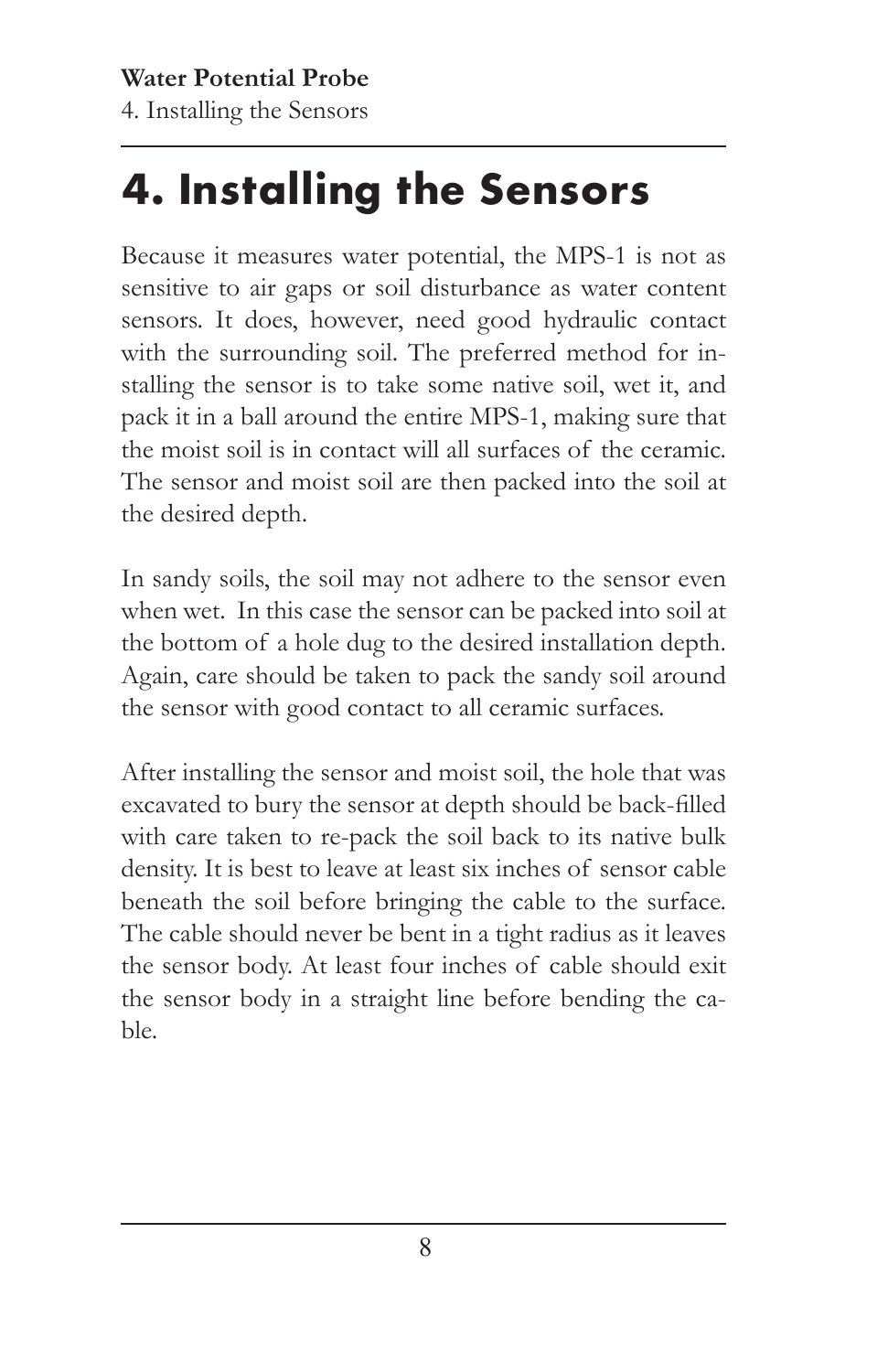## <span id="page-11-0"></span>**5. Collecting Data**

### **Datalogger Requirements**

The MPS-1 is designed to work most efficiently with Decagon's Em50 or Em50R dataloggers or our ProCheck handheld readout. They can, however, be adapted for use with other dataloggers, such as those from Campbell Scientific, Inc., for example. The MPS-1 requires an excitation voltage in the range of 2 to 5 volts. It produces an output voltage that is related to the water potential of the soil in which it is buried, and ranges between approximately 0.5 to 1 V DC. The output of the MPS-1 is independent of the excitation voltage between 2 and 5V. Any datalogger which can produce a 2 to 5V excitation with approximately 10 millisecond duration and read a volt-level signal with 12-bit or better resolution should be compatible with the MPS-1. The current requirement for the MPS-1 is 25mA.

*Note: MPS-1 is intended only for use with dataloggers and readout devices which can provide short excitation pulses, leaving the sensor turned off most of the time. Continuous excitation not only wastes battery power, but may, under certain circumstances, cause the sensor to exceed government specified limits on electromagnetic emissions.*

#### **Using the MPS-1 with Em50/Em50R dataloggers**

The MPS-1 is designed for very easy integration into the Em50 based datalogging system. Simply plug the stereo plug into one of the five ports on the Em50/Em50R, use ECH2O Utility or DataTrac software to configure that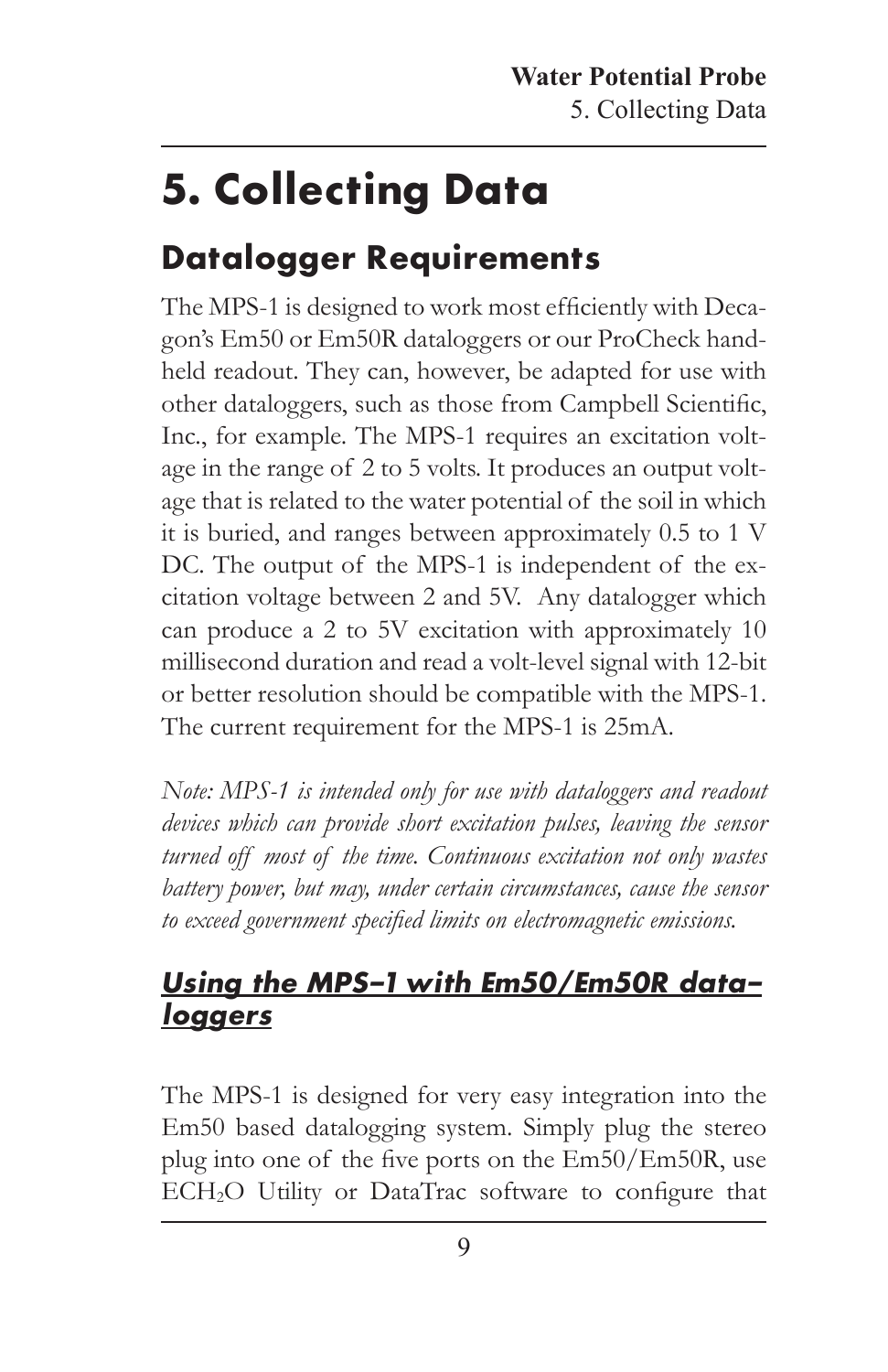<span id="page-12-0"></span>5. Collecting Data

port for an MPS-1 and set a measurement interval for the logger. For more detailed instructions on configuring the Em50/Em50R, consult your Em50/Em50R user manual.

#### **3.5mm Stereo Plug Wiring**

MPS-1 sensors used with Decagon loggers come with a 3.5mm "stereo plug" connector. The stereo plug allows for rapid connection directly to Decagon's Em50 and Em50R logger (Firmware R1.14 or greater) and to the hand-held ProCheck. Below is a diagram showing the wiring configuration for this connector.



#### **Extending sensor cables**

Decagon offers 10-foot (3m) extension cables for use with the stereo plug type MPS-1 sensors. You can safely connect up to four of the 10-foot cables without significant signal attenuation. For field applications, it is **critical** to seal the connections from the elements to maintain a good connection and to prevent corrosion. It is imperative that these connections are checked before the sensor is buried. On the Decagon website you can access a step by step photo tutorial of how to seal the connection. To access this file go to www.decagon.com/liturature/app\_notes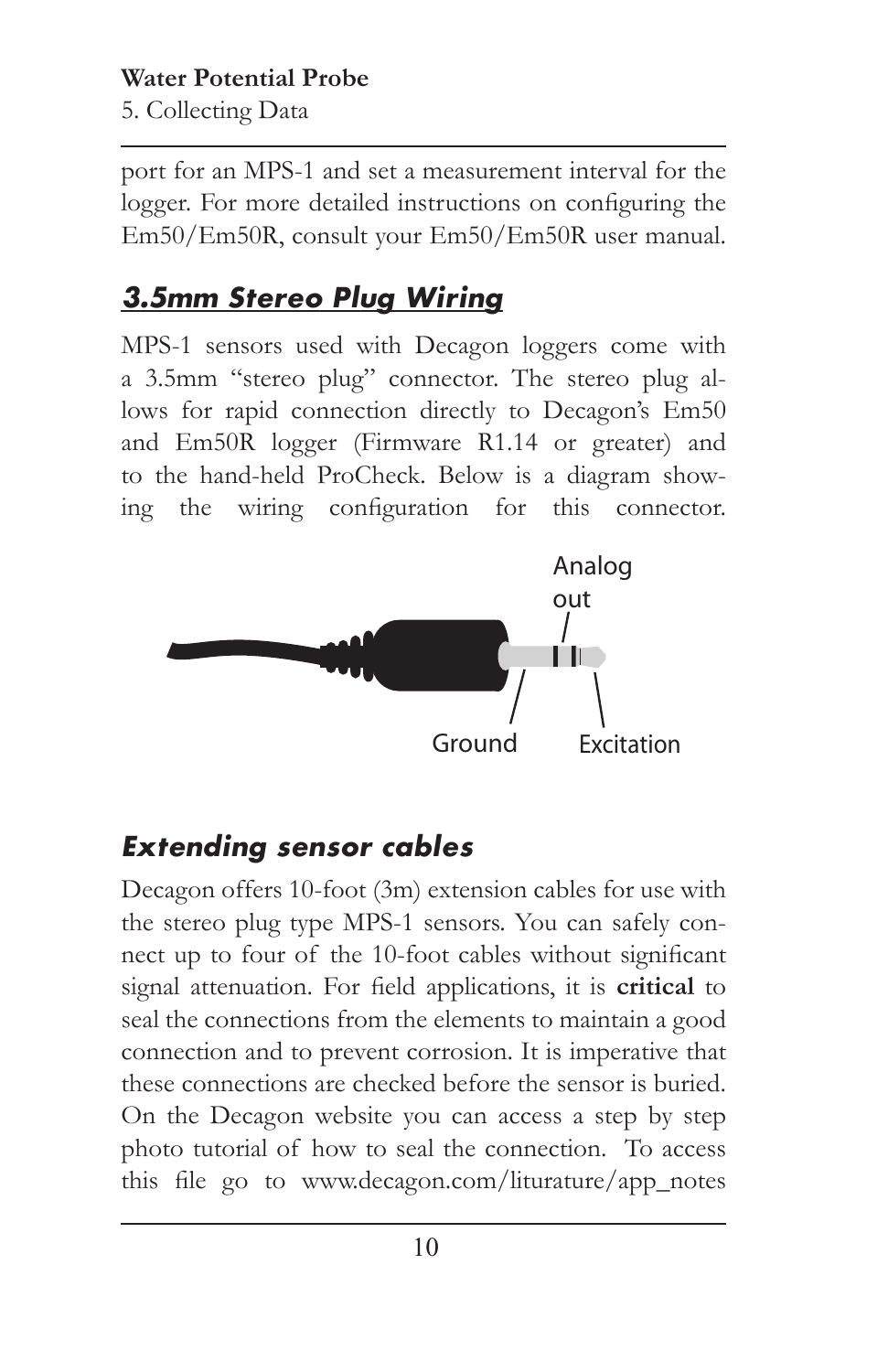<span id="page-13-0"></span>and click on the Wire Splicing and Sealing Technique for Soil Moisture Sensors.

MPS-1 sensors with stereo plug ends can be made with custom cable lengths, up to 50 ft (15m) on a per foot fee basis. This option gets around the need for waterproofing connections.

#### **Connecting to a non-Decagon Datalogger**

MPS-1 sensors for use with non-Decagon dataloggers come pre-configured with stripped and tinned lead wires at the customer's request. Below is a diagram showing the wiring configuration for this connection



MPS-1 sensors with stripped and tinned cable option can be made with custom cable lengths up to 50ft (15m) on a per foot fee basis. This option gets around the need for splicing cables.

Connect the wires to the datalogger as shown, with the supply wire (white) connected to the excitation, the analog out wire (red) to an analog input, and the bare ground wire to ground as seen below.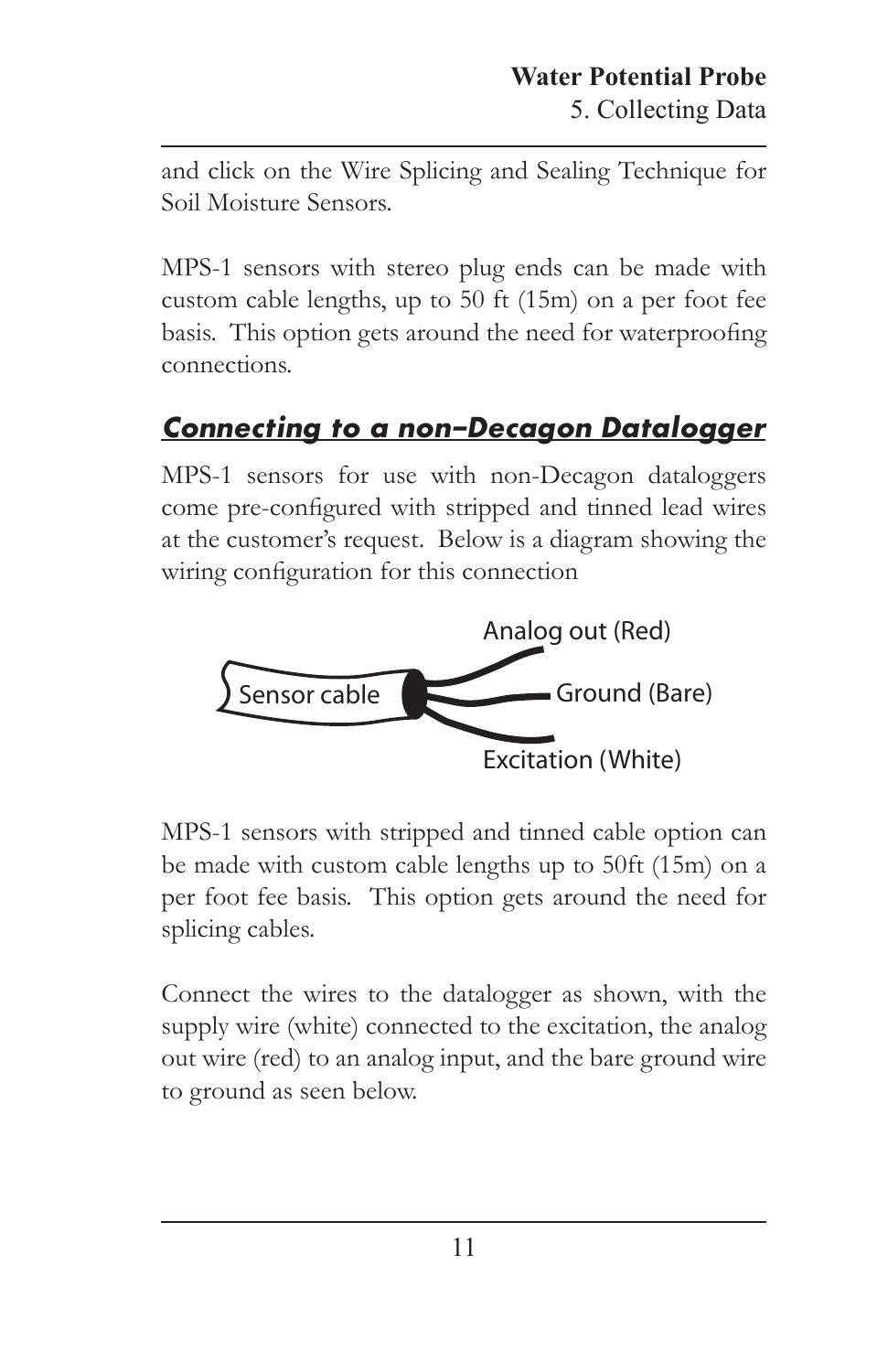<span id="page-14-0"></span>6. Calibration



If your MPS-1 is equipped with the standard 3.5mm plug, and you wish to connect it to a non-Decagon datalogger, you have two options. First, you can clip off the plug on the sensor cable, strip and tin the wires, and wire it directly into the datalogger. This has the advantage of creating a direct connection with no chance of the sensor becoming un-plugged; however, it then cannot be used in the future with a Decagon Em50 or Em50R logger.

The other option is to obtain an adapter cable from Decagon. The 3-wire sensor adapter cable has a connector for the sensor jack on one end, and three wires on the other end for connection to a datalogger (this type of wire is often referred to as a "pigtail" adapter). Both the stripped and tinned adapter cable wires have the same termination as seen above; the white wire is excitation, red is output, and the bare wire is ground.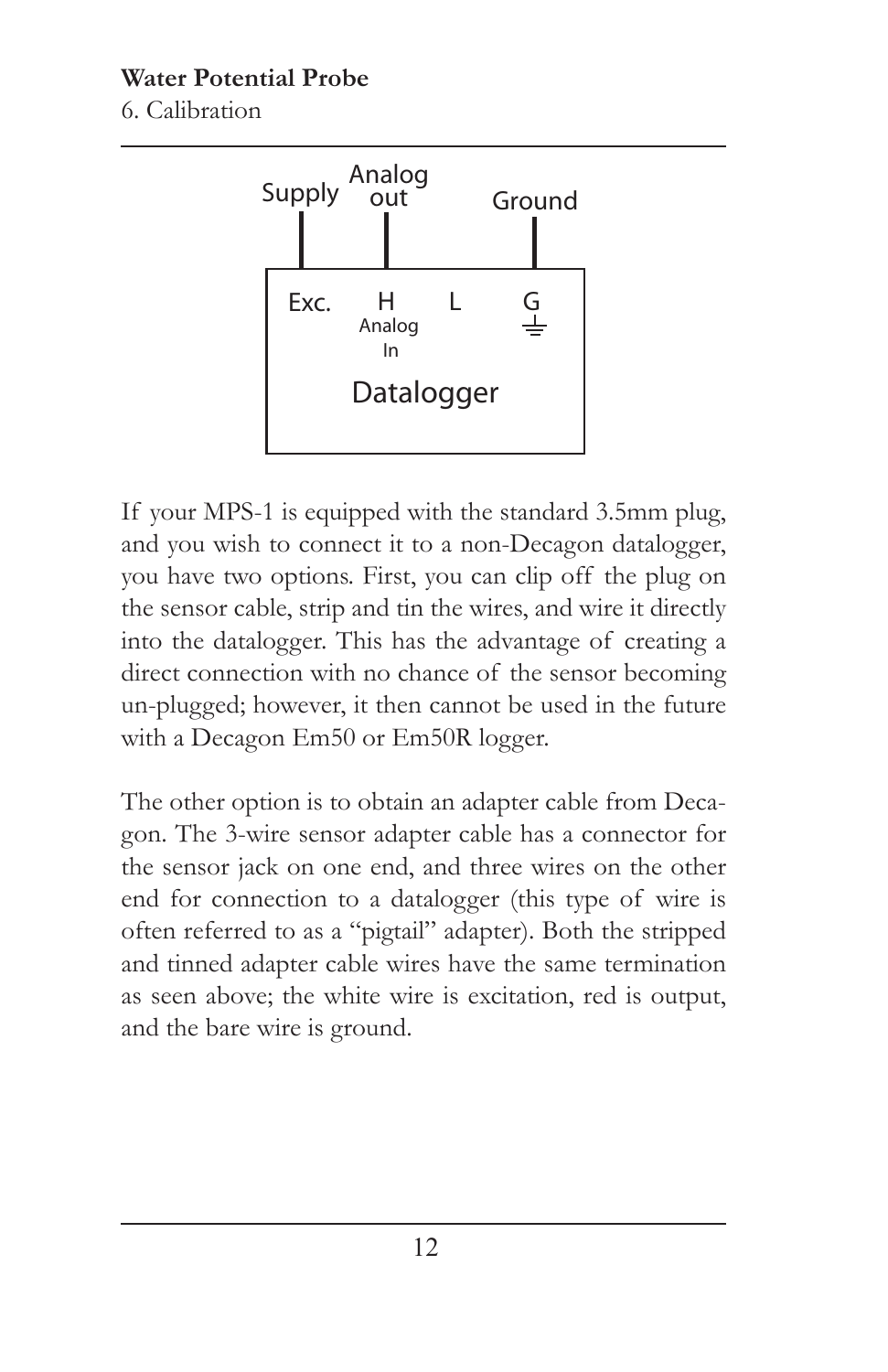## <span id="page-15-0"></span>**6. Calibration**

The MPS-1 does not require any calibration by the user. Each MPS-1 sensor is calibrated at Decagon to equate the relationship between sensor output and soil water potential. With Decagon's Em50, Em50R, and ProCheck readers, this relationship is:

```
Water potential (kPa) = -e^{(6.43K10^{-6} * raw\text{ counts}^2 - 3.10K10^{-2} * raw\text{ counts} + 39.45)}
```
With other data acquisition equipment, if the sensor is excited with a voltage level between 2 and 5V, the relationship is:

```
water potential (kPa) = -e^{(4.80R10^{-5} *mV^2 - 3.46R10^{-2} *mV + 39.45)}
```
Note that this calibration is only valid from -10 to -500 kPa. The MPS-1 has sensitivity below this range, but the calibration equations provided above may not result in accurate measurements of water potential below -500 kPa.

### **Units Conversions**

Other commonly used measures of water potential are MPa (megapascals), bars and pF.

 $1 \text{ MPa} = 1000 \text{ kPa}$ 1 Bar  $= 100 \text{ kPa}$  $1 \text{pF} = \log_{10}(-10.2*kPa)$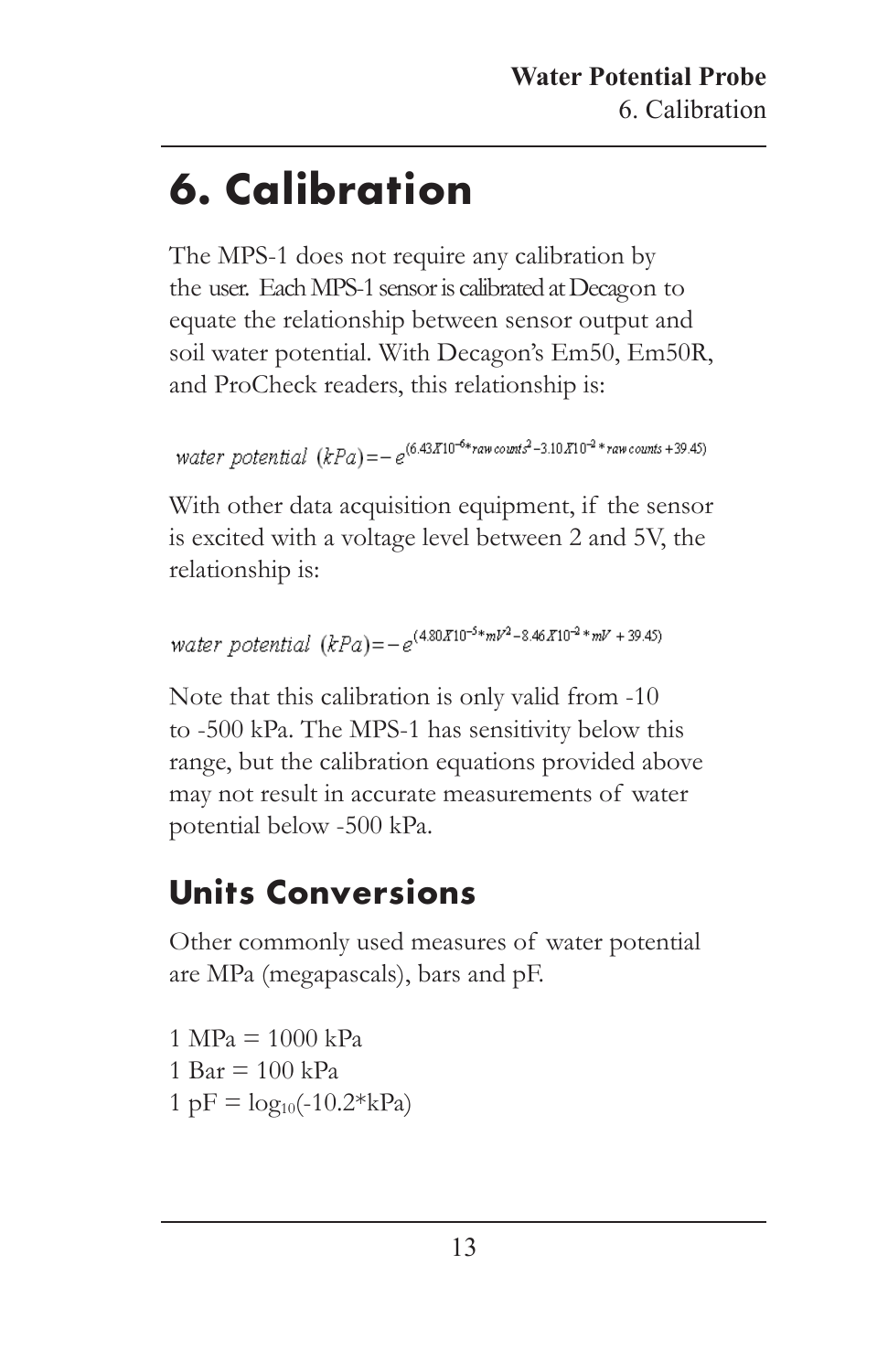## <span id="page-16-0"></span>**7. Handling and Care**

The MPS-1 sensor measures the water potential of two engineered ceramic disks sandwiched between stainless steel screens and the MPS-1 circuit board. The ceramic disks are somewhat brittle, and can chip or crack if abused. The metal screens afford the disks some amount of protection, but sharp trauma on the disk edges or massive impact (such as dropping the sensor onto a hard surface) can cause the ceramic to break. One or two small chips on the edge of the disk will not affect the sensor accuracy significantly. However, a cracked ceramic will create a loss of accuracy.

For the MPS-1 to accurately measure water potential, the ceramic disks must readily take up water. If the ceramic is exposed to oils or other hydrophobic substances, then the ability of the disks to take up water from the soil can be compromised leading to slow equilibration times and/ or loss of accuracy. It is recommended that exposure of the ceramic material to skin oils be minimized as much as is conveniently possible, and it is highly recommended that the disks not be handled with greasy hands, or otherwise exposed to synthetic oils or other hydrophobic compounds.

### **MPS-1 in Frozen Soils**

The MPS-1 measures the dielectric permittivity of two ceramic disks to measure their water content and then derive their water potential. The dielectric permittivity of water in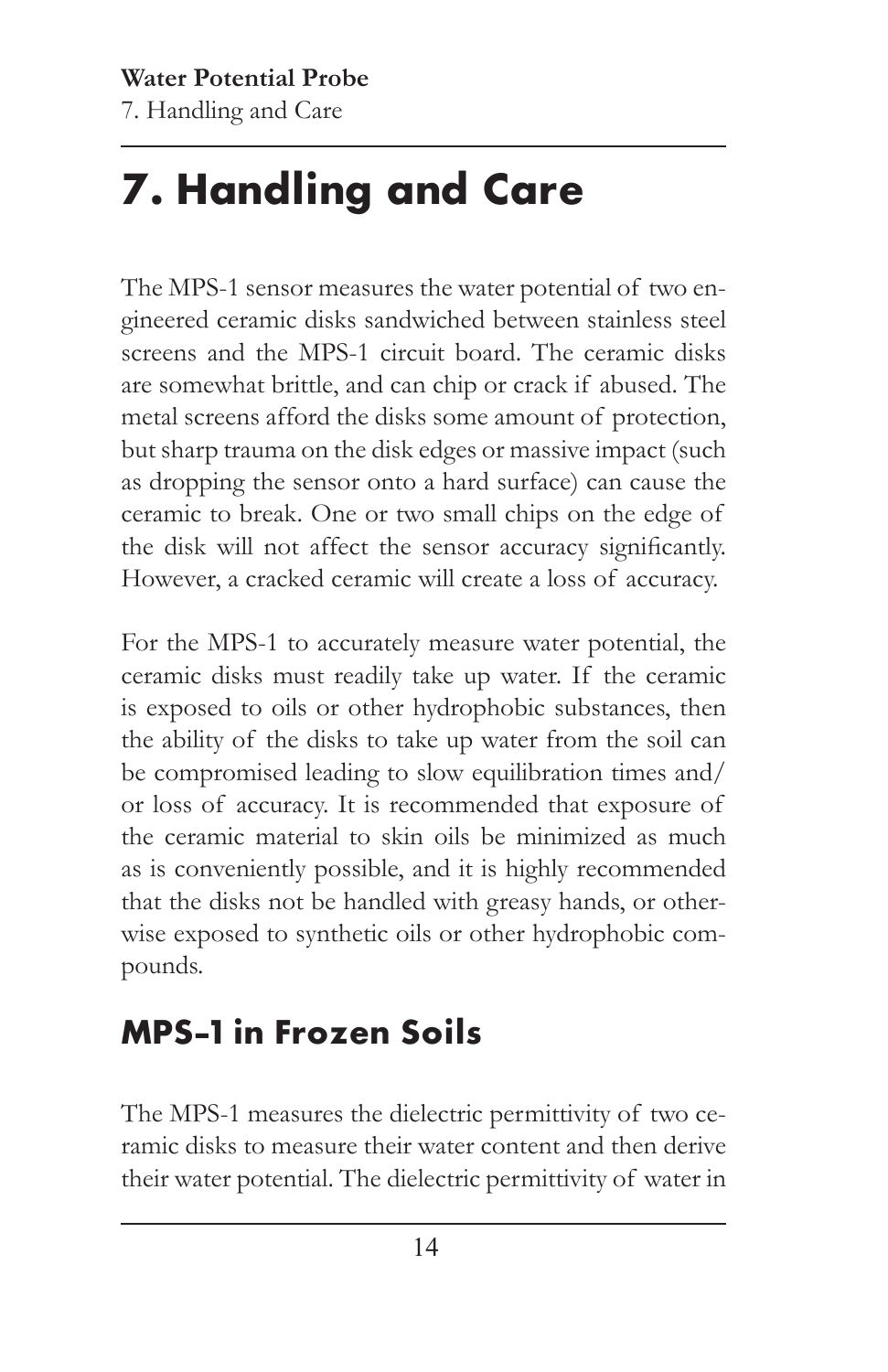<span id="page-17-0"></span>the ceramic disks is 80 compared to a dielectric permittivity of  $~5$  for the ceramic material, and 1 for air. When water freezes to ice, the dielectric permittivity drops to 5 at the frequency of the MPS-1 measurement meaning that the MPS-1 can no longer accurately measure the water in the ceramic. Under frozen soil conditions, the MPS-1 will not accurately measure the water potential of soil. However, under frozen soil conditions, the water potential of the soil can be measured simply by measuring the soil temperature accurately (Koopmans and Miller, 1966). For each 1° C decrease in temperature below 0° C, the water potential in the soil decreases by  $\sim$ 1200 kPa. Spaans and Baker (1996) showed that this relationship is valid in field soils for water potentials below about -50 kPa.

Rigorous testing indicates that the MPS-1 ceramic disks are unaffected by repeated freeze-thaw cycles. Several sensors were equilibrated in saturated soil, and then subjected to numerous freeze-thaw cycles in a temperature control chamber. The freezing rate of the soil containers was at least an order of magnitude faster than could be achieved in field soil under natural conditions. At several points during the test, and at the end of the test, the ceramic disks were evaluated for damage due to repeated rapid freezing with pore spaces full of water. None of the ceramic disks showed any signs of physical damage, and none of the sensors showed any significant change in output due to the freezing tests.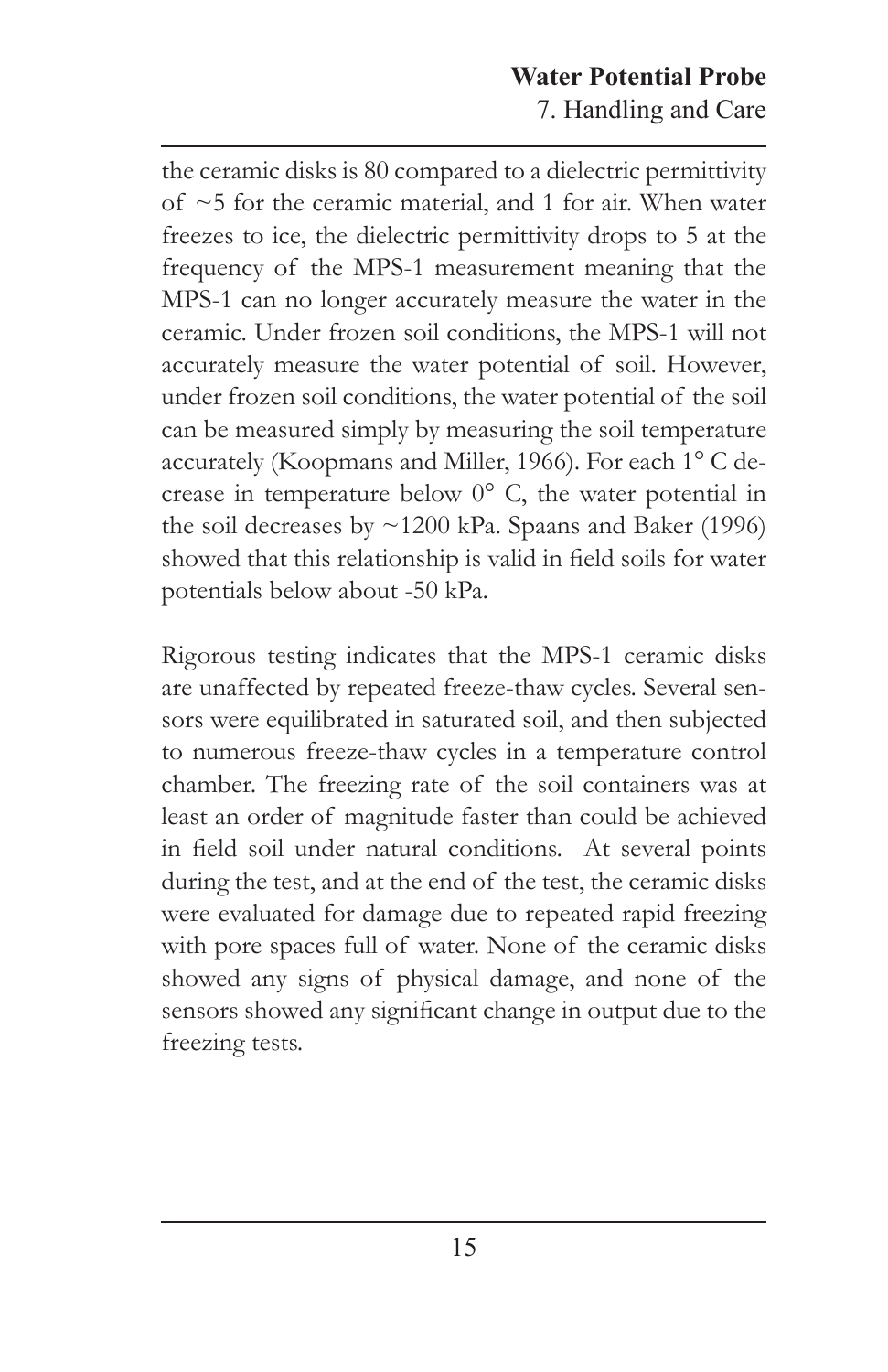7. Handling and Care

#### **References:**

- Koopmans, R. W. R., and R. D. Miller 1966. Soil freezing and soil water characteristic curves, Soil Sci. Soc. Am. Proc., 30, 680– 685, 1966.
- Spaans, E. J. A., and J. M. Baker 1996. The soil freezing characteristic: Its measurement and similarity to the soil moisture characteristic, Soil Sci. Soc. Am. J., 60, 13– 19, 1996.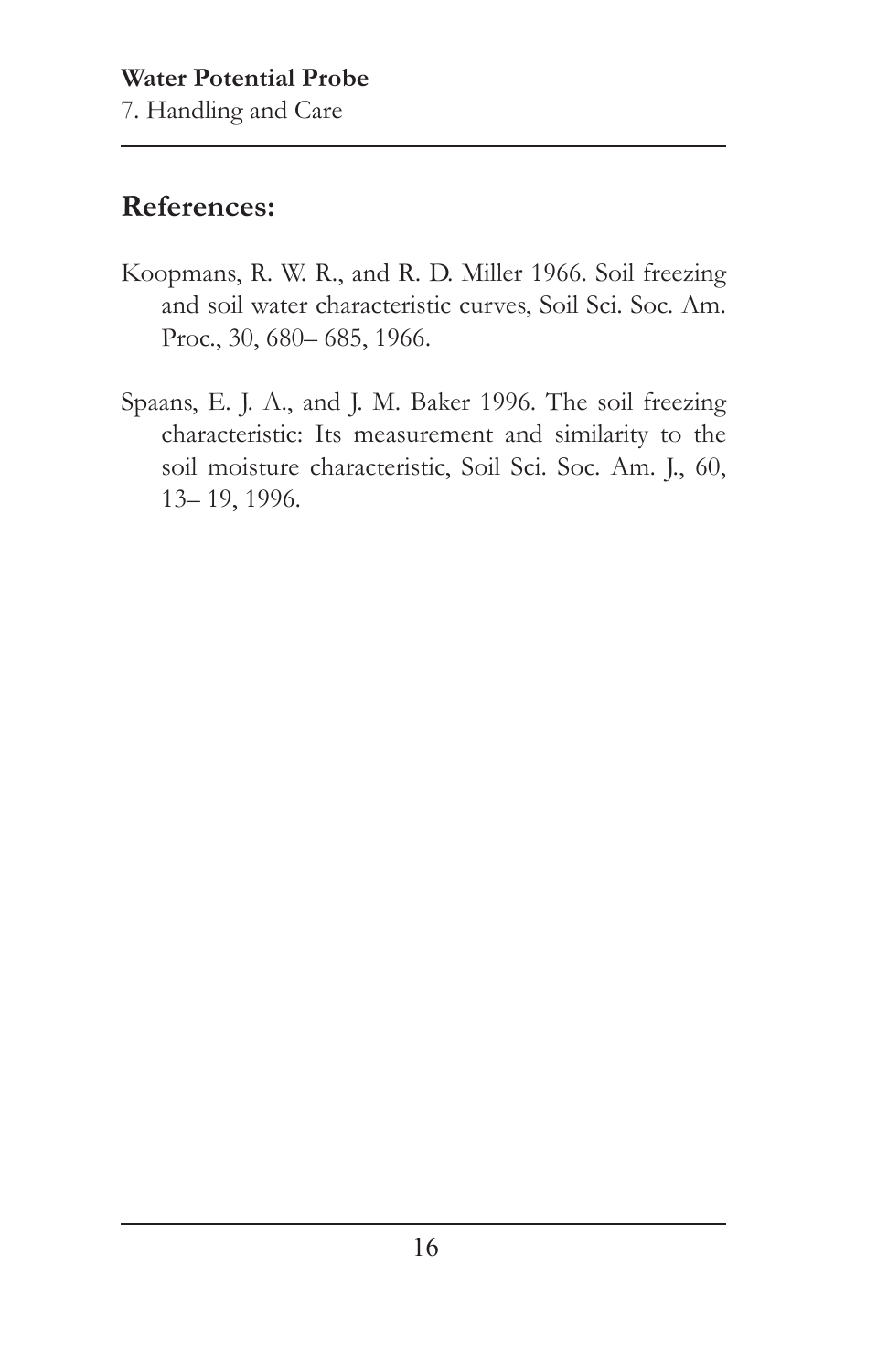## <span id="page-19-0"></span>**8. Sample Programs**

The following programs are examples that can be used with dataloggers from Campbell Scientific. The first program is for a CR10X datalogger, but can be easily adapted to other "Edlog" type loggers. The second program is for a CR1000 datalogger, but can be easily adapted for other "CRBasic" type loggers. Note that the MPS-1 will draw up to 25 mA of current while excited. On most Campbell Scientific dataloggers, each excitation port will only source 25 mA of current, meaning that only one MPS-1 can be excited by any one excitation port without the use of a multiplexer.

#### **Edlog Type program**

```
;{CR10X}
;Sample program for reading MPS-1 with CR10X
;
;Wiring:
;White - Excitaiton - E1
;Red - Analog out - SE CH1
;Bare - ground - AG
;
;output is water potential in units of kPa
*Table 1 Program
```
01: 10 Execution Interval (seconds)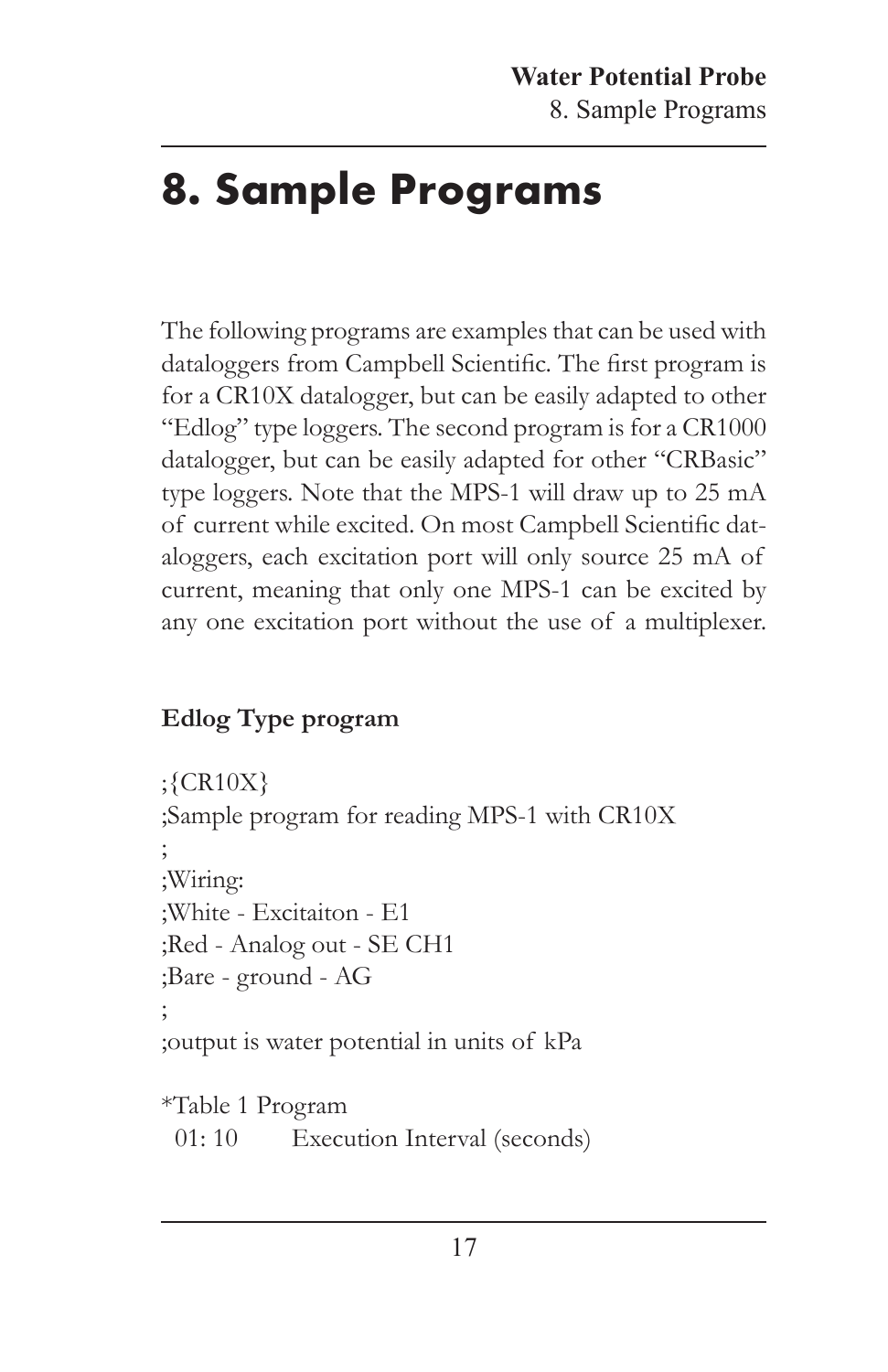- 8. Sample Programs
- 1: Excite-Delay (SE) (P4)
- 1: 1 Reps
- 2: 5 2500 mV Slow Range
- 3: 1 SE Channel
- 4: 1 Excite all reps w/Exchan 1
- 5: 1 Delay (0.01 sec units)
- 6: 2500 mV Excitation
- 7: 1 Loc [ MPS1\_mV ]
- 8: 1.0 Multiplier
- 9: 0.0 Offset

2: Z=X\*Y (P36)

- 1: 1 X Loc [ MPS1\_mV ]
- 2: 1 Y Loc [ MPS1\_mV ]
- $3: 2$  Z Loc [ mV\_sq ]
- 3:  $Z=F x 10^n n (P30)$
- 1: 4.8 F
- 2: -5 n, Exponent of 10
- $3:3$  Z Loc [ C2 ]

```
4: Z=X*Y (P36)
```
- 1:  $3$  X Loc [ C2 ] 2:  $2 \text{ Y}$  Loc  $\lceil mV \text{_{sq}} \rceil$
- 3: 4 Z Loc [ term1 ]
- 5: Z=X\*F (P37)
- 1: 1 X Loc [ MPS1\_mV ]
- 2: -0.0846 F

 $3:5$   $Z$  Loc [ term2 ]

6: Z=X+Y (P33)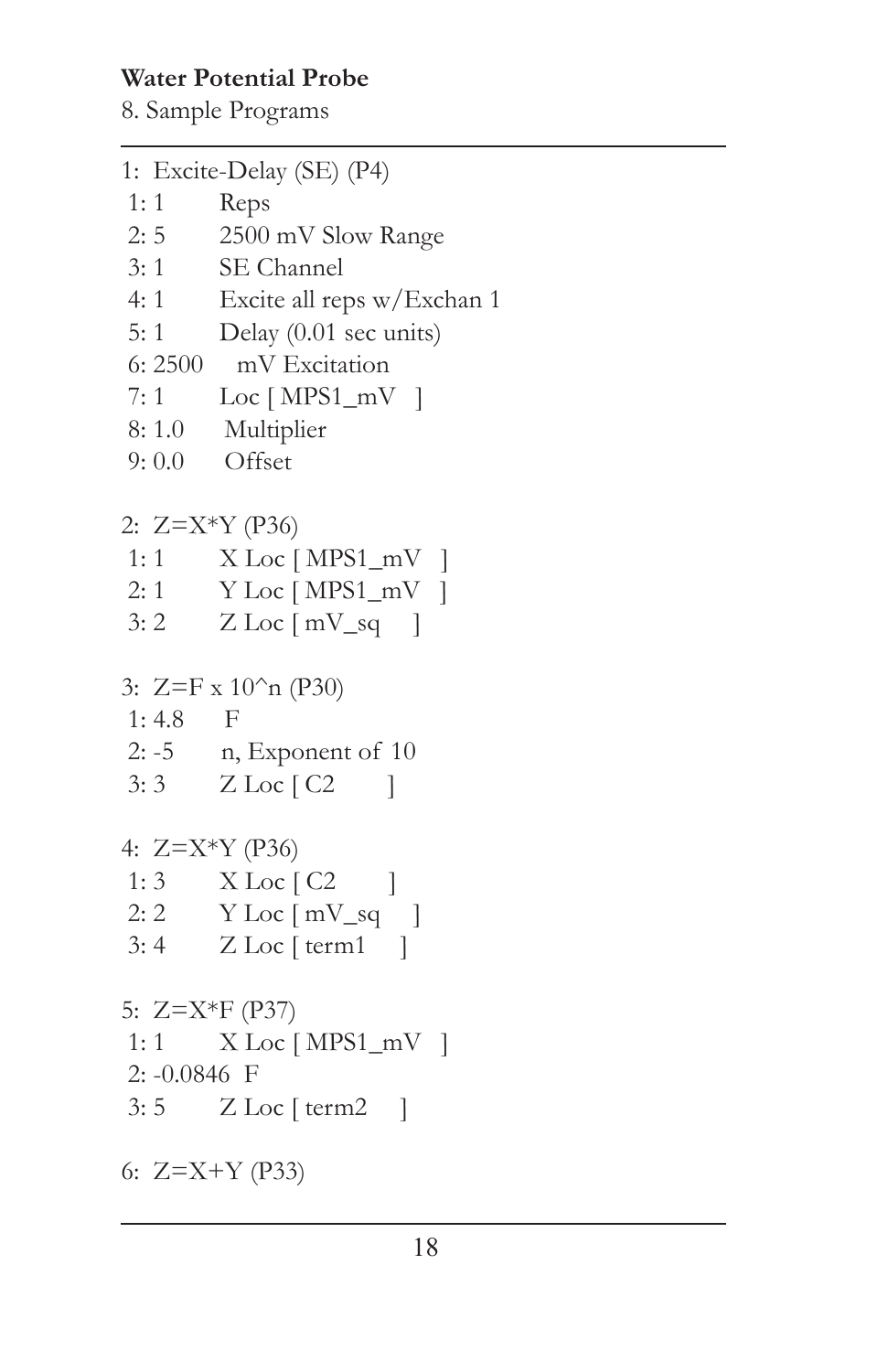8. Sample Programs

 1: 4 X Loc [ term1 ] 2: 5 Y Loc [ term2 ]  $3: 6$  Z Loc [ power ] 7: Z=X+F (P34) 1: 6  $X$  Loc [ power ] 2: 39.45 F  $3: 6$  Z Loc [ power ] 8: Z=EXP(X) (P41) 1: 6  $X$  Loc [ power ] 2: 7 Z Loc [ MPS1\_kPa ] 9: Z=X\*F (P37) 1: 7 X Loc [ MPS1\_kPa ]  $2: -1$  F 3: 7 Z Loc [ MPS1\_kPa ] 10: If time is (P92) 1: 0000 Minutes (Seconds --) into a 2: 60 Interval (same units as above) 3: 10 Set Output Flag High (Flag 0) 11: Real Time (P77)^7092 1: 1110 Year, Day, Hour/Minute (midnight  $= 0000$ ) 12: Average (P71)^2789 1: 1 Reps 2: 7 Loc [ MPS1\_kPa ] \*Table 2 Program 02: 0.0000 Execution Interval (seconds)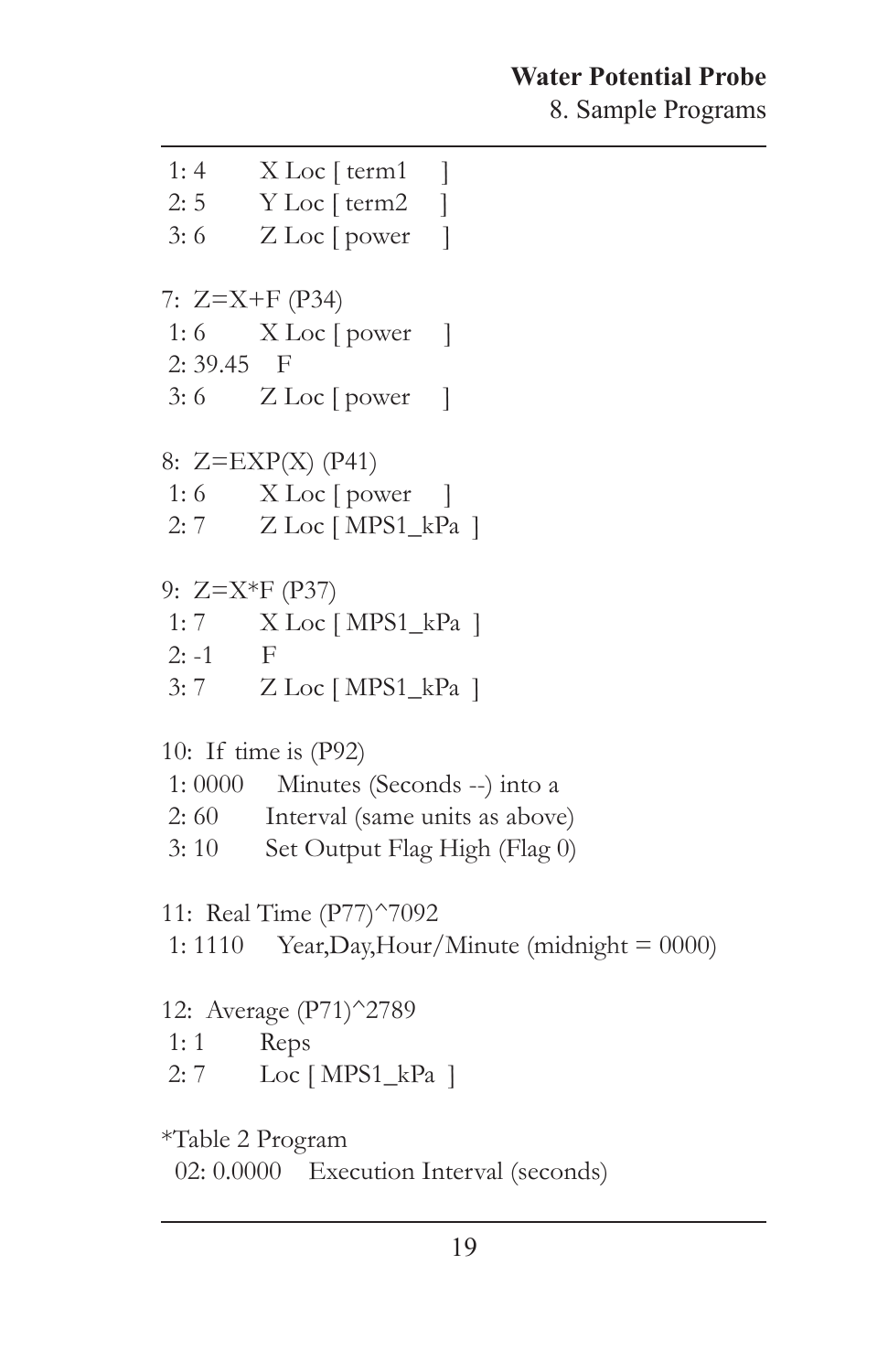8. Sample Programs

\*Table 3 Subroutines End Program

#### **CRBasic type program**

'CR1000 Series Datalogger 'Sample program to read MPS-1 sensor with CR1000 'wiring: 'white - excitation - EX1 'red - analog out - SE CH1 'bare - ground - ground

Public MPS1\_mV, MPS1\_kPa

DataTable (table1,1,-1) DataInterval (0,60,Min,10) Average (1,MPS1\_kPa,FP2,False) EndTable

```
BeginProg
   Scan (10,Sec,0,0)
      BrHalf (MPS1_mV,1,mV2500,1,Vx1,1,2500, False 
10000,_60Hz,2500,0)
      MPS1 kPa = -EXP(0.000048 * MPS1 mV^2 -0.0846 * MPS1_mV + 39.45CallTable table1
    NextScan
EndProg
```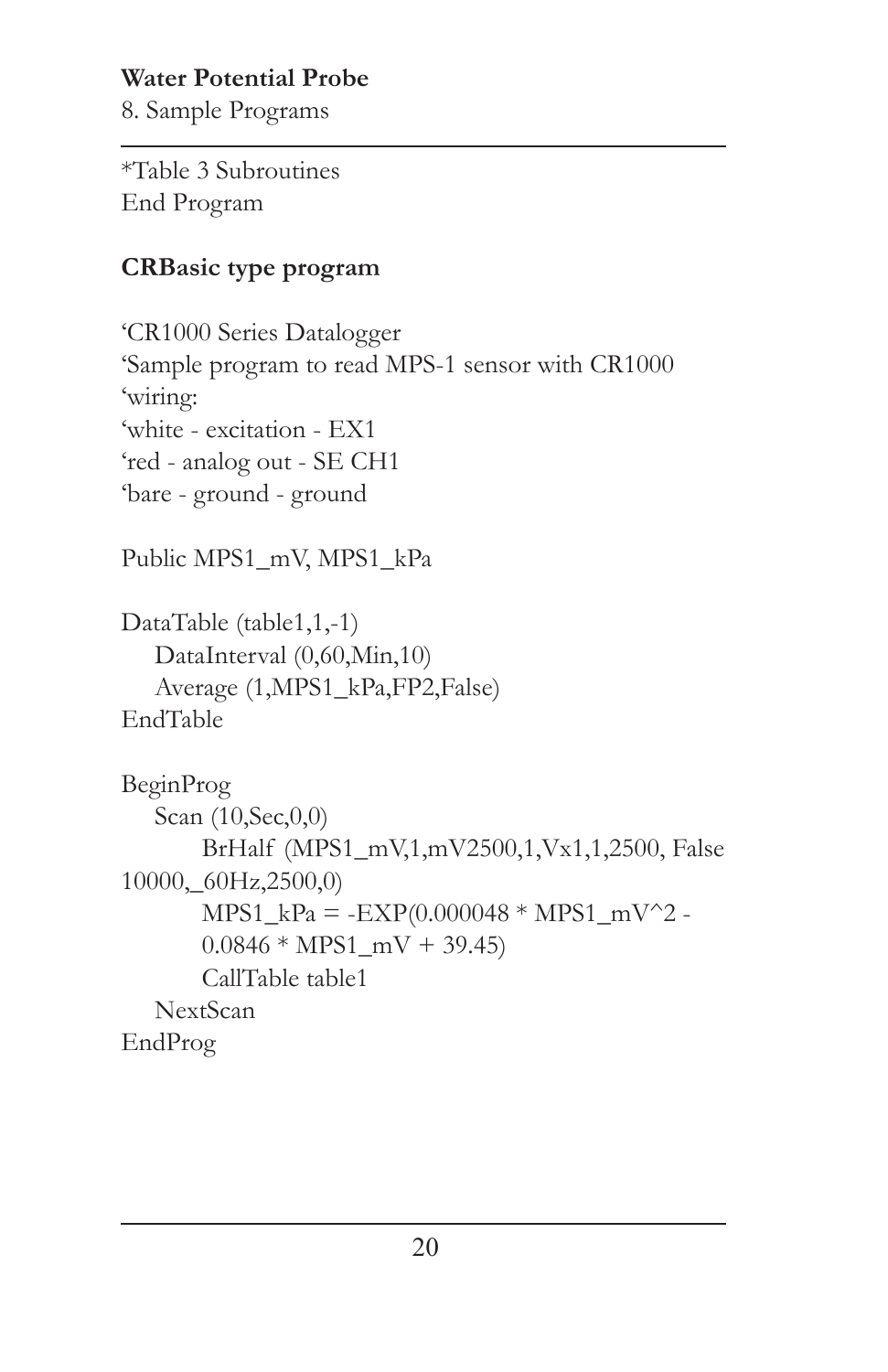## <span id="page-23-0"></span>**Appendix A**

### **Declaration of Conformity**

#### **Application of Council Directive**: 89/336/EE6

**Standards to which conformity is declared:** EN61326 :1998 EN51022 : 1998

#### **Manufacturer's Name**:

Decagon Devices, Inc. 2365 NE Hopkins Court Pullman, WA 99163 USA

**Type of Equipment**: Dielectric Water Potential Sensor

**Model Number**: MPS-1

#### **Year of First Manufacture**: 2007

This is to certify that the dielectric water potential sensor, manufactured by Decagon Devices, Inc., a corporation based in Pullman, Washington, USA meets or exceeds the standards for CE compliance as per the Council Directives noted above. All instruments are built at the factory at Decagon and pertinent testing documentation is freely available for verification.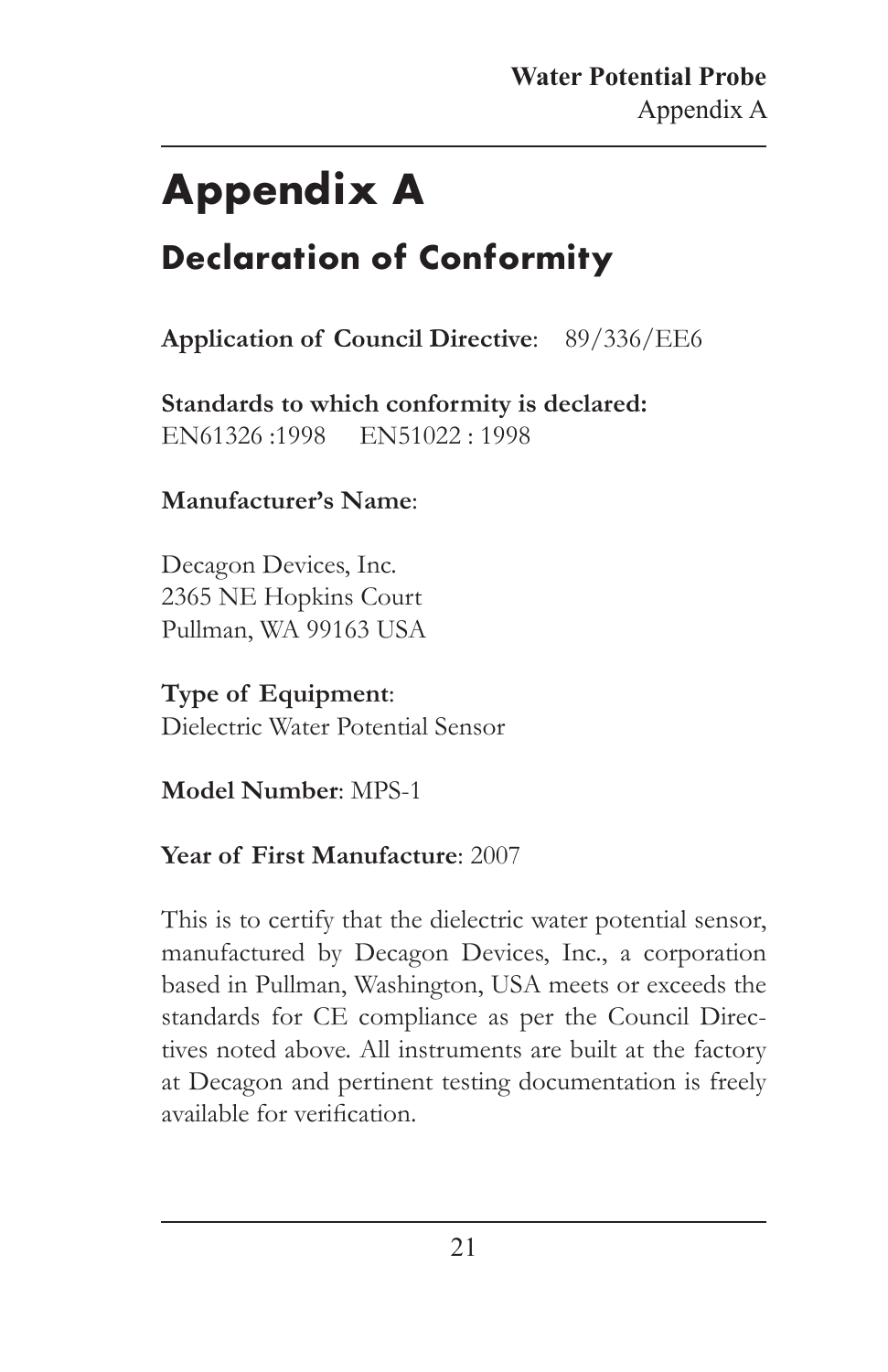**Water Potential Probe**  Index

## **Index**

#### **A**

About the MPS-1 [4](#page-5-0) Adapter cable [13](#page-14-0)

#### **C**

Cable length [5](#page-6-0) Calibration [14](#page-15-0) Campbell Scientific [5](#page-6-0) Care [15](#page-16-0) Ceramic disks [15](#page-16-0) Compatibility [5](#page-6-0) Conformity [22](#page-23-0) Contact Information [2](#page-3-0) Conversions [14](#page-15-0) Corrosion [11](#page-12-0) CR10X datalogger [18](#page-19-0) Custom cable lengths [12](#page-13-0)

#### **D**

Datalogger Requirements [10](#page-11-0) Dielectric permittivity [7](#page-8-0)

#### **E**

Em50R [10](#page-11-0) E-mail [2](#page-3-0) Energy of water [6](#page-7-0) Extending sensor cables [11](#page-12-0)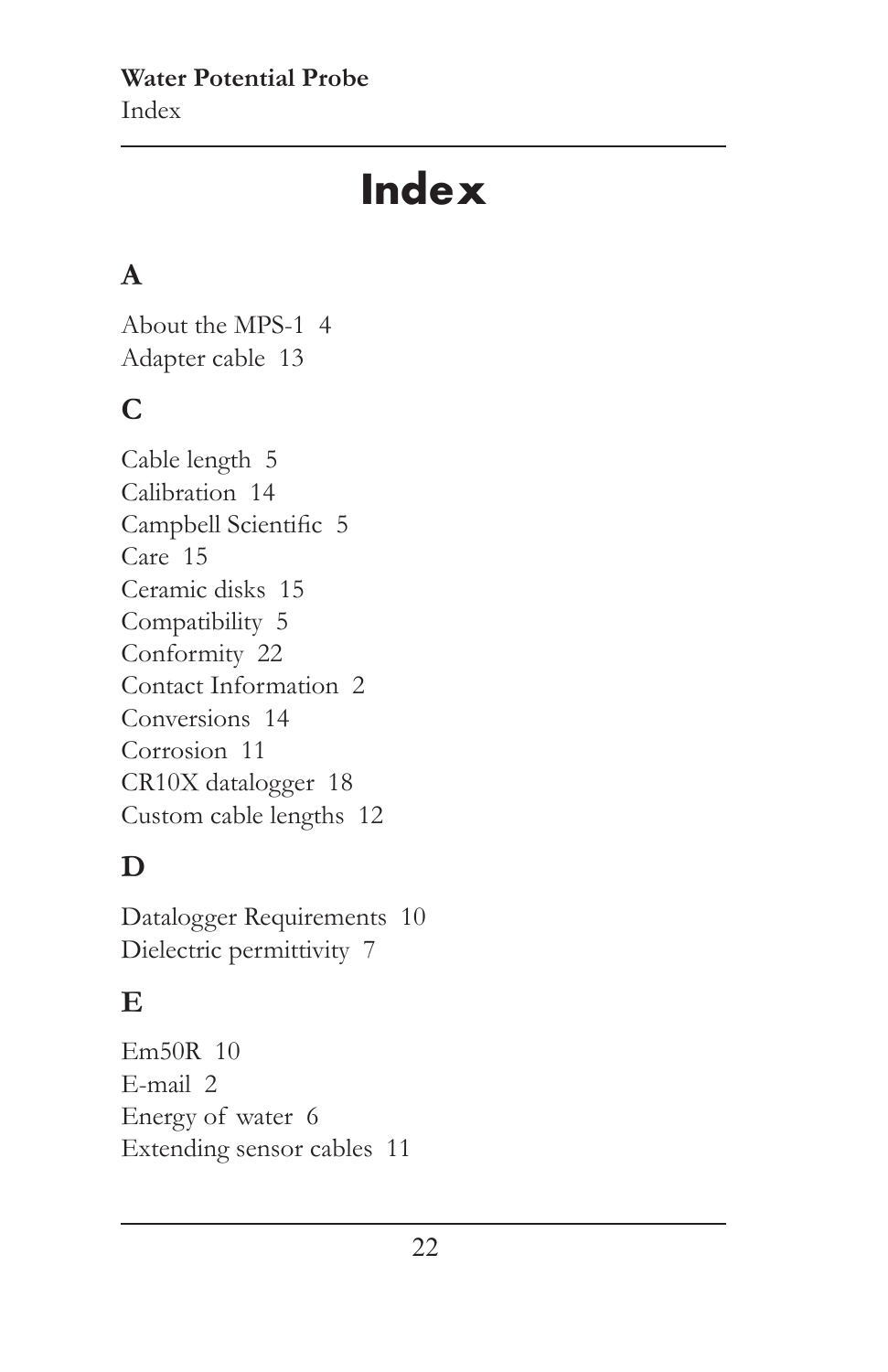#### **Water Potential Probe** Index

### **F**

Fax [2](#page-3-0) Frozen Soils [15](#page-16-0)

#### **H**

Handling [15](#page-16-0) Hydraulic contact [9](#page-10-0) Hydrophobic substances [15](#page-16-0)

#### **I**

Installing the Sensors [9](#page-10-0)

#### **L**

Liability [2](#page-3-0)

#### **M**

Manufacturer [22](#page-23-0) Model Number [22](#page-23-0)

#### **N**

Non-Decagon Datalogger [12](#page-13-0)

#### **P**

Power [4](#page-5-0) ProCheck [10](#page-11-0) Programs [18](#page-19-0)

#### **R**

References [16](#page-17-0)

#### **S**